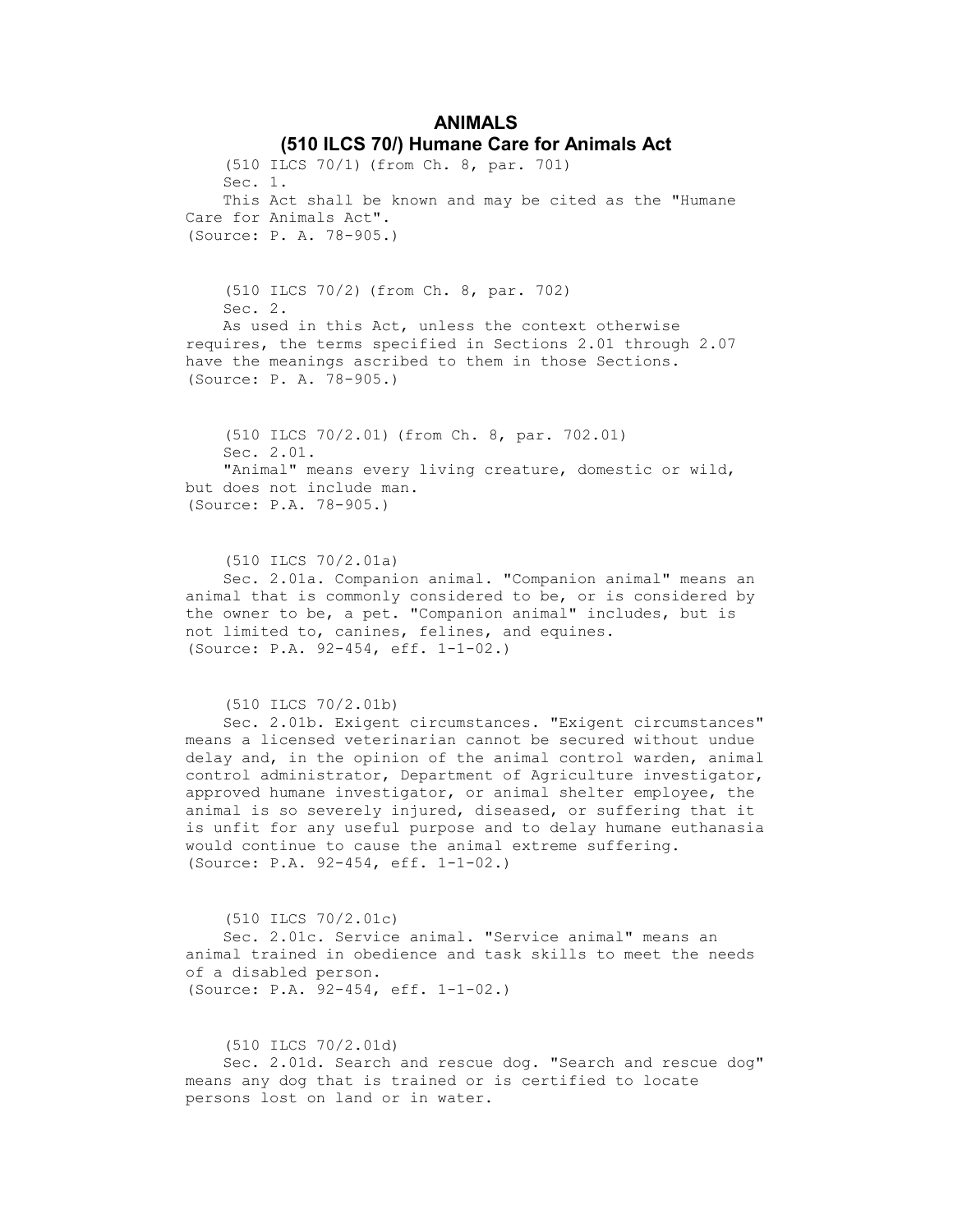(Source: P.A. 92-454, eff. 1-1-02.)

 (510 ILCS 70/2.01e) Sec. 2.01e. Animal Control Administrator. "Animal Control Administrator" means a veterinarian licensed by the State of Illinois and appointed pursuant to the Animal Control Act, or his duly authorized representative. (Source: P.A. 92-454, eff. 1-1-02.)

### (510 ILCS 70/2.01f)

 Sec. 2.01f. Animal control facility. "Animal control facility" means any facility operated by or under contract for the State, county, or any municipal corporation or political subdivision of the State for the purpose of impounding or harboring seized, stray, homeless, abandoned or unwanted dogs, cats, and other animals. (Source: P.A. 92-454, eff. 1-1-02.)

### (510 ILCS 70/2.01g)

 Sec. 2.01g. Animal Control Warden. "Animal Control Warden" means any person appointed by the Administrator and approved by the Board to perform duties as assigned by the Administrator to effectuate the Animal Control Act. (Source: P.A. 92-454, eff. 1-1-02.)

### (510 ILCS 70/2.01h)

 Sec. 2.01h. Animal shelter. "Animal shelter" means a facility operated, owned, or maintained by a duly incorporated humane society, animal welfare society, or other non-profit organization for the purpose of providing for and promoting the welfare, protection, and humane treatment of animals. "Animal shelter" also means any veterinary hospital or clinic operated by a veterinarian or veterinarians licensed under the Veterinary Medicine and Surgery Practice Act of 2004 which operates for the above mentioned purpose in addition to its customary purposes. (Source: P.A. 92-454, eff. 1-1-02; 93-281, eff. 12-31-03.)

 (510 ILCS 70/2.02) (from Ch. 8, par. 702.02) Sec. 2.02. "Department" means the Department of Agriculture. (Source: P. A. 78-905.)

 (510 ILCS 70/2.03) (from Ch. 8, par. 702.03) Sec. 2.03. "Department investigator" or "approved humane investigator" means a person employed by or approved by the Department to determine whether there has been a violation of this Act or an animal control warden or animal control administrator appointed under the Animal Control Act. (Source: P. A. 87-157.)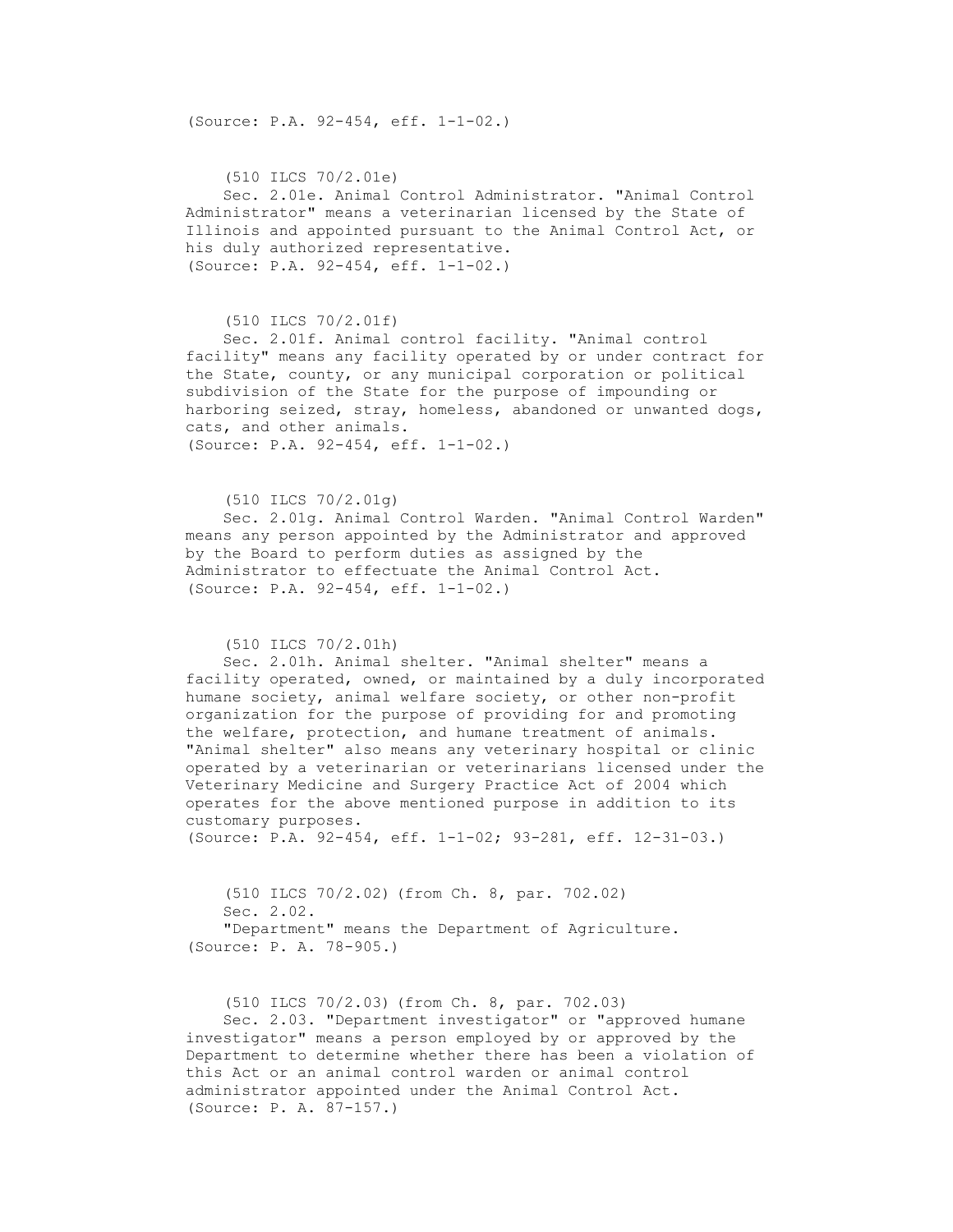(510 ILCS 70/2.04) (from Ch. 8, par. 702.04) Sec. 2.04. "Director" means the Director of Agriculture, or his duly appointed representative. (Source: P. A. 78-905.)

 (510 ILCS 70/2.05) (from Ch. 8, par. 702.05) Sec. 2.05. "Humane society" means any chartered, not for profit organization authorized to do business in this State and organized for the purpose of preventing cruelty to animals and promoting humane care and treatment of animals. (Source: P. A. 78-905.)

 (510 ILCS 70/2.05a) (from Ch. 8, par. 702.05a) Sec. 2.05a. "Livestock management facility" means any on-farm animal feeding operation, on-farm livestock shelter, or on-farm milking and accompanying milk handling area. (Source: P.A. 83-140.)

 (510 ILCS 70/2.06) (from Ch. 8, par. 702.06) Sec. 2.06. "Owner" means any person who (a) has a right of property in an animal, (b) keeps or harbors an animal, (c) has an animal in his care, or (d) acts as custodian of an animal. (Source: P. A. 78-905.)

 (510 ILCS 70/2.07) (from Ch. 8, par. 702.07) Sec. 2.07. Person. "Person" means any individual, minor, firm, corporation, partnership, other business unit, society, association, or other legal entity, any public or private institution, the State of Illinois, or any municipal corporation or political subdivision of the State. (Source: P.A. 92-454, eff. 1-1-02.)

(510 ILCS 70/2.08)

 Sec. 2.08. Police animal. "Police animal" means any animal owned or used by a law enforcement department or agency in the course of the department or agency's work. (Source: P.A. 90-80, eff. 7-10-97.)

(510 ILCS 70/2.09)

 Sec. 2.09. Humanely euthanized. "Humanely euthanized" means the painless administration of a lethal dose of an agent or method of euthanasia as prescribed in the Report of the American Veterinary Medical Association Panel on Euthanasia published in the Journal of the American Veterinary Medical Association, March 1, 2001 (or any successor version of that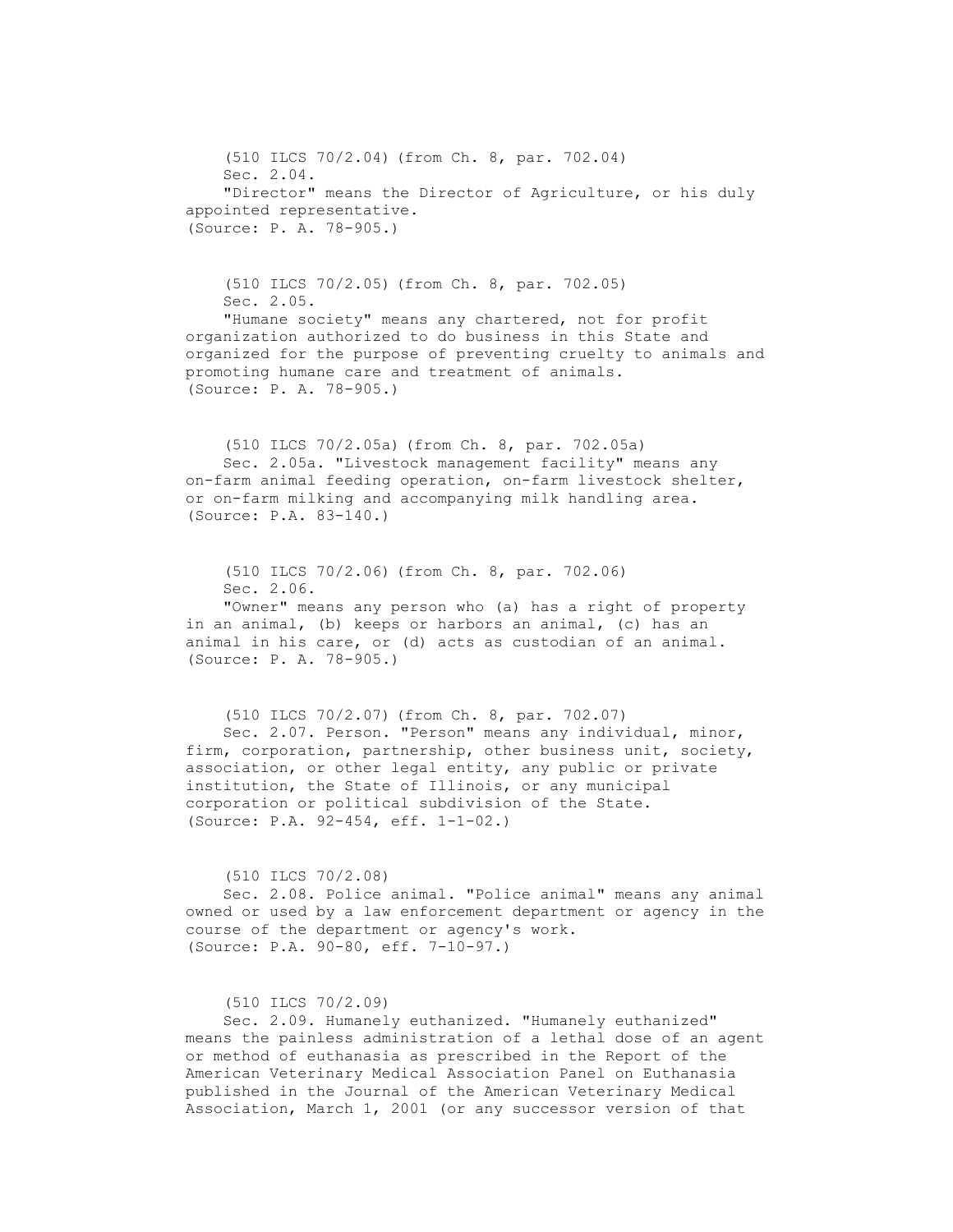Report), that causes the painless death of an animal. Animals must be handled prior to administration of the agent or method of euthanasia in a manner to avoid undue apprehension by the animal.

(Source: P.A. 92-454, eff. 1-1-02.)

# (510 ILCS 70/2.10)

 Sec. 2.10. Companion animal hoarder. "Companion animal hoarder" means a person who (i) possesses a large number of companion animals; (ii) fails to or is unable to provide what he or she is required to provide under Section 3 of this Act; (iii) keeps the companion animals in a severely overcrowded environment; and (iv) displays an inability to recognize or understand the nature of or has a reckless disregard for the conditions under which the companion animals are living and the deleterious impact they have on the companion animals' and owner's health and well-being. (Source: P.A. 92-454, eff. 1-1-02.)

(510 ILCS 70/3) (from Ch. 8, par. 703)

 Sec. 3. Owner's duties. Each owner shall provide for each of his animals:

- (a) sufficient quantity of good quality, wholesome food and water;
- (b) adequate shelter and protection from the weather;
- (c) veterinary care when needed to prevent suffering; and
- (d) humane care and treatment.

 A person convicted of violating this Section is guilty of a Class B misdemeanor. A second or subsequent violation is a Class 4 felony with every day that a violation continues constituting a separate offense. In addition to any other penalty provided by law, upon conviction for violating this Section, the court may order the convicted person to undergo a psychological or psychiatric evaluation and to undergo any treatment at the convicted person's expense that the court determines to be appropriate after due consideration of the evaluation. If the convicted person is a juvenile or a companion animal hoarder, the court must order the convicted person to undergo a psychological or psychiatric evaluation and to undergo treatment that the court determines to be appropriate after due consideration of the evaluation. (Source: P.A. 92-650, eff. 7-11-02.)

(510 ILCS 70/3.01) (from Ch. 8, par. 703.01)

 Sec. 3.01. Cruel treatment. No person or owner may beat, cruelly treat, torment, starve, overwork or otherwise abuse any animal.

 No owner may abandon any animal where it may become a public charge or may suffer injury, hunger or exposure.

 A person convicted of violating this Section is guilty of a Class A misdemeanor. A second or subsequent conviction for a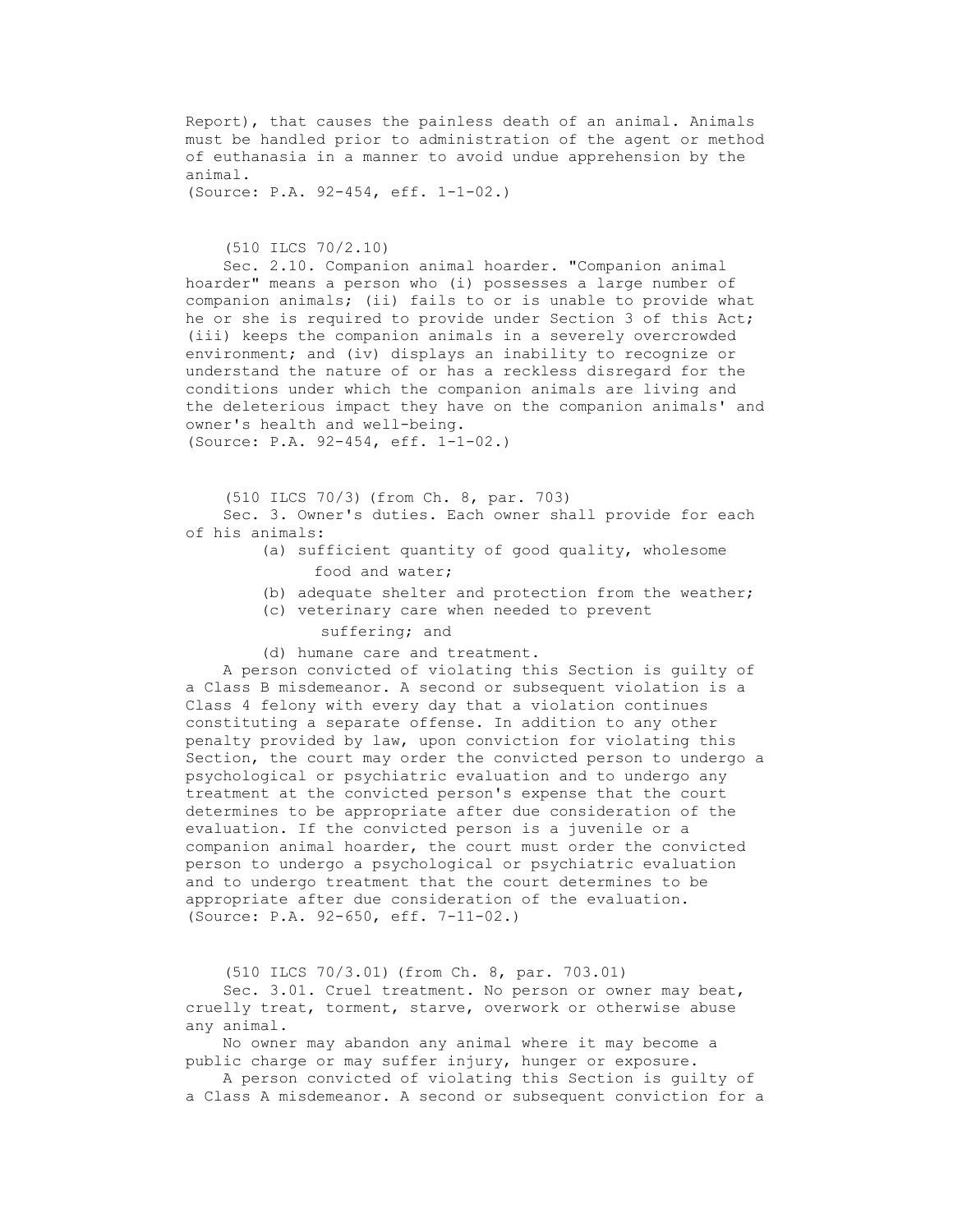violation of this Section is a Class 4 felony. In addition to any other penalty provided by law, upon conviction for violating this Section, the court may order the convicted person to undergo a psychological or psychiatric evaluation and to undergo any treatment at the convicted person's expense that the court determines to be appropriate after due consideration of the evidence. If the convicted person is a juvenile or a companion animal hoarder, the court must order the convicted person to undergo a psychological or psychiatric evaluation and to undergo treatment that the court determines to be appropriate after due consideration of the evaluation. (Source: P.A. 92-650, eff. 7-11-02.)

#### (510 ILCS 70/3.02)

 Sec. 3.02. Aggravated cruelty. No person may intentionally commit an act that causes a companion animal to suffer serious injury or death. Aggravated cruelty does not include euthanasia of a companion animal through recognized methods approved by the Department of Agriculture.

 A person convicted of violating Section 3.02 is guilty of a Class 4 felony. A second or subsequent violation is a Class 3 felony. In addition to any other penalty provided by law, upon conviction for violating this Section, the court may order the convicted person to undergo a psychological or psychiatric evaluation and to undergo any treatment at the convicted person's expense that the court determines to be appropriate after due consideration of the evaluation. If the convicted person is a juvenile or a companion animal hoarder, the court must order the convicted person to undergo a psychological or psychiatric evaluation and to undergo treatment that the court determines to be appropriate after due consideration of the evaluation. (Source: P.A. 92-650, eff. 7-11-02.)

(510 ILCS 70/3.03)

Sec. 3.03. Animal torture.

 (a) A person commits animal torture when that person without legal justification knowingly or intentionally tortures an animal. For purposes of this Section, and subject to subsection (b), "torture" means infliction of or subjection to extreme physical pain, motivated by an intent to increase or prolong the pain, suffering, or agony of the animal.

 (b) For the purposes of this Section, "animal torture" does not include any death, harm, or injury caused to any animal by any of the following activities:

 (1) any hunting, fishing, trapping, or other activity allowed under the Wildlife Code, the Wildlife Habitat Management Areas Act, or the Fish and Aquatic Life Code;

 (2) any alteration or destruction of any animal done by any person or unit of government pursuant to statute, ordinance, court order, or the direction of a licensed veterinarian;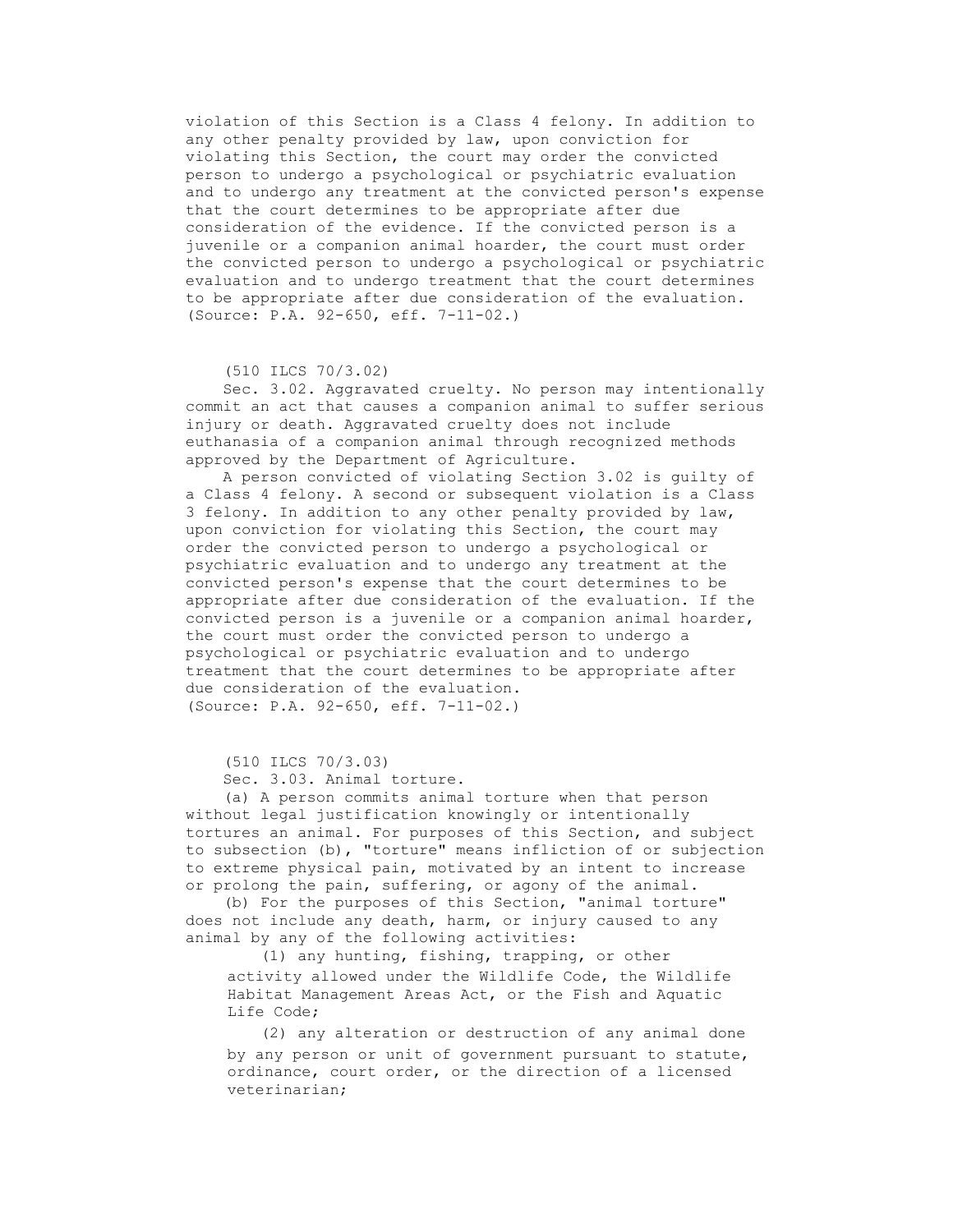(3) any alteration or destruction of any animal by any person for any legitimate purpose, including, but not limited to: castration, culling, declawing, defanging, ear cropping, euthanasia, gelding, grooming, neutering, polling, shearing, shoeing, slaughtering, spaying, tail docking, and vivisection; and

 (4) any other activity that may be lawfully done to an animal.

 (c) A person convicted of violating this Section is guilty of a Class 3 felony. As a condition of the sentence imposed under this Section, the court shall order the offender to undergo a psychological or psychiatric evaluation and to undergo treatment that the court determines to be appropriate after due consideration of the evaluation. (Source: P.A. 91-351, eff. 7-29-99; 92-650, eff. 7-11-02.)

(510 ILCS 70/3.03-1)

Sec. 3.03-1. Depiction of animal cruelty.

 (a) "Depiction of animal cruelty" means any visual or auditory depiction, including any photograph, motion-picture film, video recording, electronic image, or sound recording, that would constitute a violation of Section 3.01, 3.02, 3.03, or 4.01 of the Humane Care for Animals Act or Section 26-5 of the Criminal Code of 1961.

 (b) No person may knowingly create, sell, market, offer to market or sell, or possess a depiction of animal cruelty. No person may place that depiction in commerce for commercial gain or entertainment. This Section does not apply when the depiction has religious, political, scientific, educational, law enforcement or humane investigator training, journalistic, artistic, or historical value; or involves rodeos, sanctioned livestock events, or normal husbandry practices.

 The creation, sale, marketing, offering to sell or market, or possession of the depiction of animal cruelty is illegal regardless of whether the maiming, mutilation, torture, wounding, abuse, killing, or any other conduct took place in this State.

 (c) Any person convicted of violating this Section is guilty of a Class A misdemeanor. A second or subsequent violation is a Class 4 felony. In addition to any other penalty provided by law, upon conviction for violating this Section, the court may order the convicted person to undergo a psychological or psychiatric evaluation and to undergo any treatment at the convicted person's expense that the court determines to be appropriate after due consideration of the evaluation. If the convicted person is a juvenile, the court shall order the convicted person to undergo a psychological or psychiatric evaluation and to undergo treatment that the court determines to be appropriate after due consideration of the evaluation.

(Source: P.A. 92-776, eff. 1-1-03.)

(510 ILCS 70/3.04)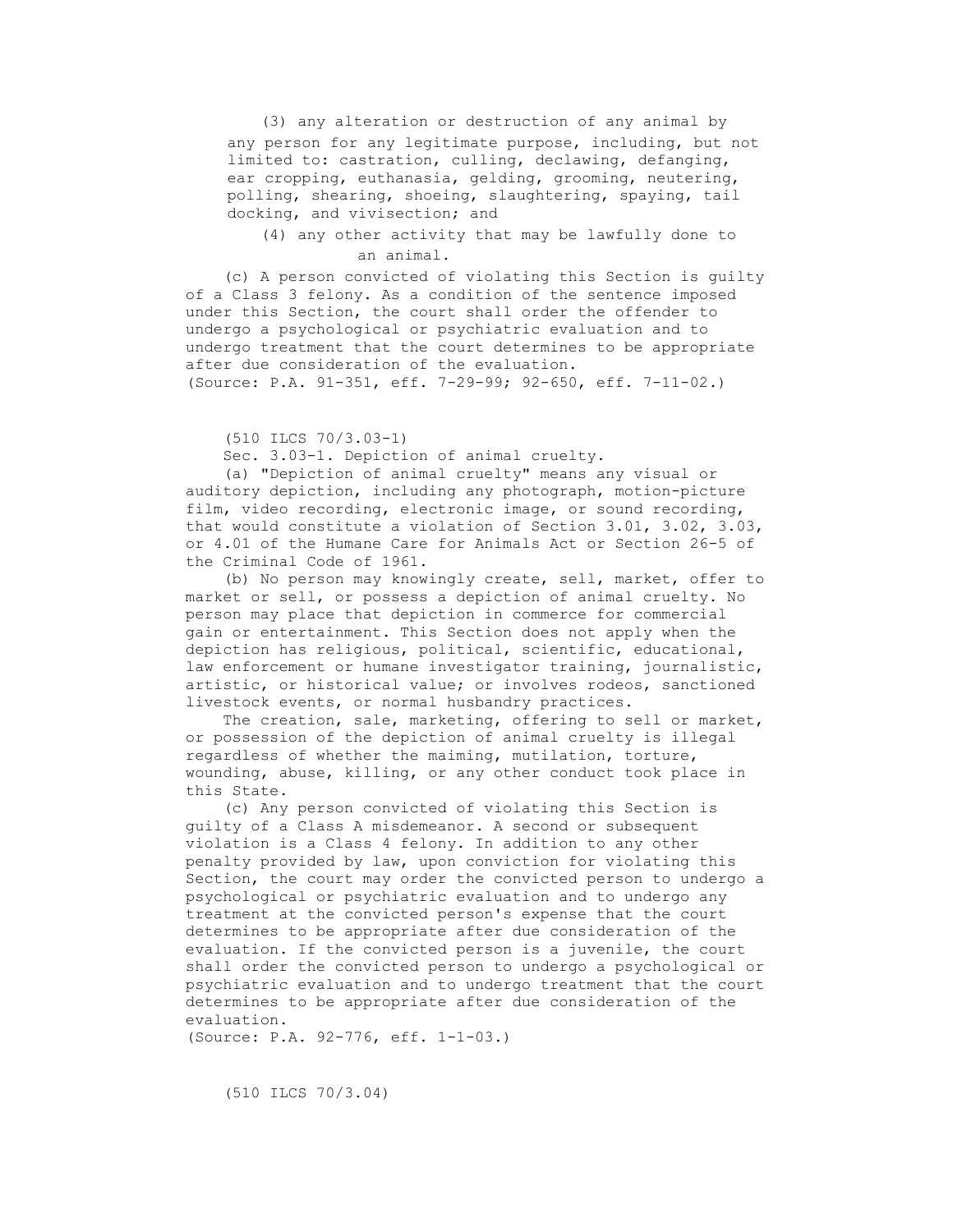Sec. 3.04. Arrests and seizures.

 (a) Any law enforcement officer making an arrest for an offense involving one or more companion animals under Section 3.01, 3.02, or 3.03 of this Act may lawfully take possession of some or all of the companion animals in the possession of the person arrested. The officer, after taking possession of the companion animals, must file with the court before whom the complaint is made against any person so arrested an affidavit stating the name of the person charged in the complaint, a description of the condition of the companion animal or companion animals taken, and the time and place the companion animal or companion animals were taken, together with the name of the person from whom the companion animal or companion animals were taken and name of the person who claims to own the companion animal or companion animals if different from the person from whom the companion animal or companion animals were seized. He or she must at the same time deliver an inventory of the companion animal or companion animals taken to the court of competent jurisdiction. The officer must place the companion animal or companion animals in the custody of an animal control or animal shelter and the agency must retain custody of the companion animal or companion animals subject to an order of the court adjudicating the charges on the merits and before which the person complained against is required to appear for trial. The State's Attorney may, within 14 days after the seizure, file a "petition for forfeiture prior to trial" before the court having criminal jurisdiction over the alleged charges, asking for permanent forfeiture of the companion animals seized. The petition shall be filed with the court, with copies served on the impounding agency, the owner, and anyone claiming an interest in the animals. In a "petition for forfeiture prior to trial", the burden is on the prosecution to prove by a preponderance of the evidence that the person arrested violated Section 3.01, 3.02, 3.03, or 4.01 of this Act or Section 26-5 of the Criminal Code of 1961.

 (b) An owner whose companion animal or companion animals are removed by a law enforcement officer under this Section must be given written notice of the circumstances of the removal and of any legal remedies available to him or her. The notice must be posted at the place of seizure, or delivered to a person residing at the place of seizure or, if the address of the owner is different from the address of the person from whom the companion animal or companion animals were seized, delivered by registered mail to his or her last known address. (Source: P.A. 92-454, eff. 1-1-02; 92-650, eff. 7-11-02.)

(510 ILCS 70/3.05)

 Sec. 3.05. Security for companion animals and animals used for fighting purposes.

 (a) In the case of companion animals as defined in Section 2.01a or animals used for fighting purposes in violation of Section 4.01 of this Act or Section 26-5 of the Criminal Code of 1961, the animal control or animal shelter having custody of the animal or animals may file a petition with the court requesting that the person from whom the animal or animals are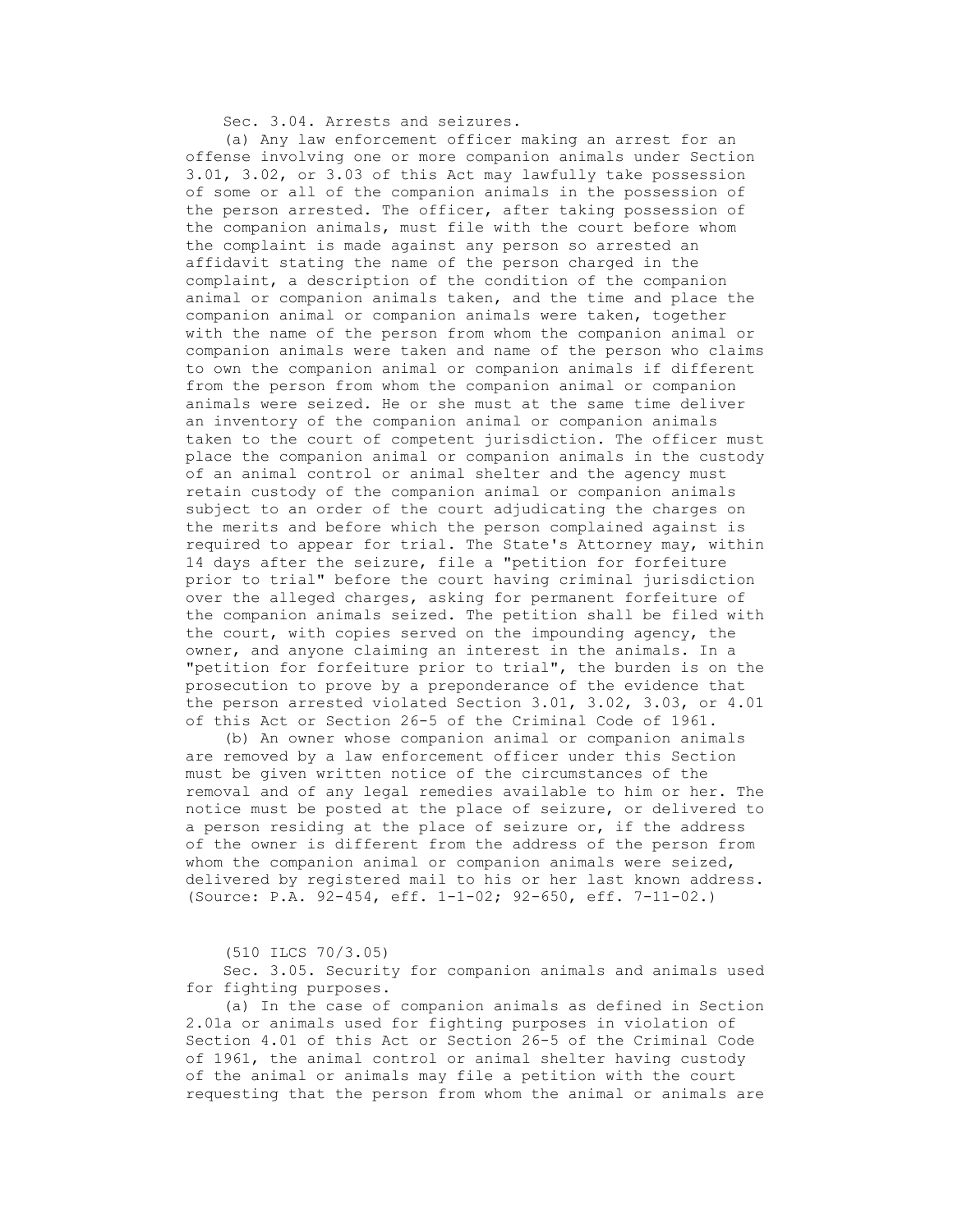seized, or the owner of the animal or animals, be ordered to post security. The security must be in an amount sufficient to secure payment of all reasonable expenses expected to be incurred by the animal control or animal shelter in caring for and providing for the animal or animals pending the disposition of the charges. Reasonable expenses include, but are not limited to, estimated medical care and boarding of the animal or animals for 30 days. The amount of the security shall be determined by the court after taking into consideration all of the facts and circumstances of the case, including, but not limited to, the recommendation of the impounding organization having custody and care of the seized animal or animals and the cost of caring for the animal or animals. If security has been posted in accordance with this Section, the animal control or animal shelter may draw from the security the actual costs incurred by the agency in caring for the seized animal or animals.

 (b) Upon receipt of a petition, the court must set a hearing on the petition, to be conducted within 5 business days after the petition is filed. The petitioner must serve a true copy of the petition upon the defendant and the State's Attorney for the county in which the animal or animals were seized. The petitioner must also serve a true copy of the petition on any interested person. For the purposes of this subsection, "interested person" means an individual, partnership, firm, joint stock company, corporation, association, trust, estate, or other legal entity that the court determines may have a pecuniary interest in the animal or animals that are the subject of the petition. The court must set a hearing date to determine any interested parties. The court may waive for good cause shown the posting of security.

 (c) If the court orders the posting of security, the security must be posted with the clerk of the court within 5 business days after the hearing. If the person ordered to post security does not do so, the animal or animals are forfeited by operation of law and the animal control or animal shelter having control of the animal or animals must dispose of the animal or animals through adoption or must humanely euthanize the animal. In no event may the defendant or any person residing in the defendant's household adopt the animal or animals.

 (d) The impounding organization may file a petition with the court upon the expiration of the 30-day period requesting the posting of additional security. The court may order the person from whom the animal or animals were seized, or the owner of the animal or animals, to post additional security with the clerk of the court to secure payment of reasonable expenses for an additional period of time pending a determination by the court of the charges against the person from whom the animal or animals were seized.

 (e) In no event may the security prevent the impounding organization having custody and care of the animal or animals from disposing of the animal or animals before the expiration of the 30-day period covered by the security if the court makes a final determination of the charges against the person from whom the animal or animals were seized. Upon the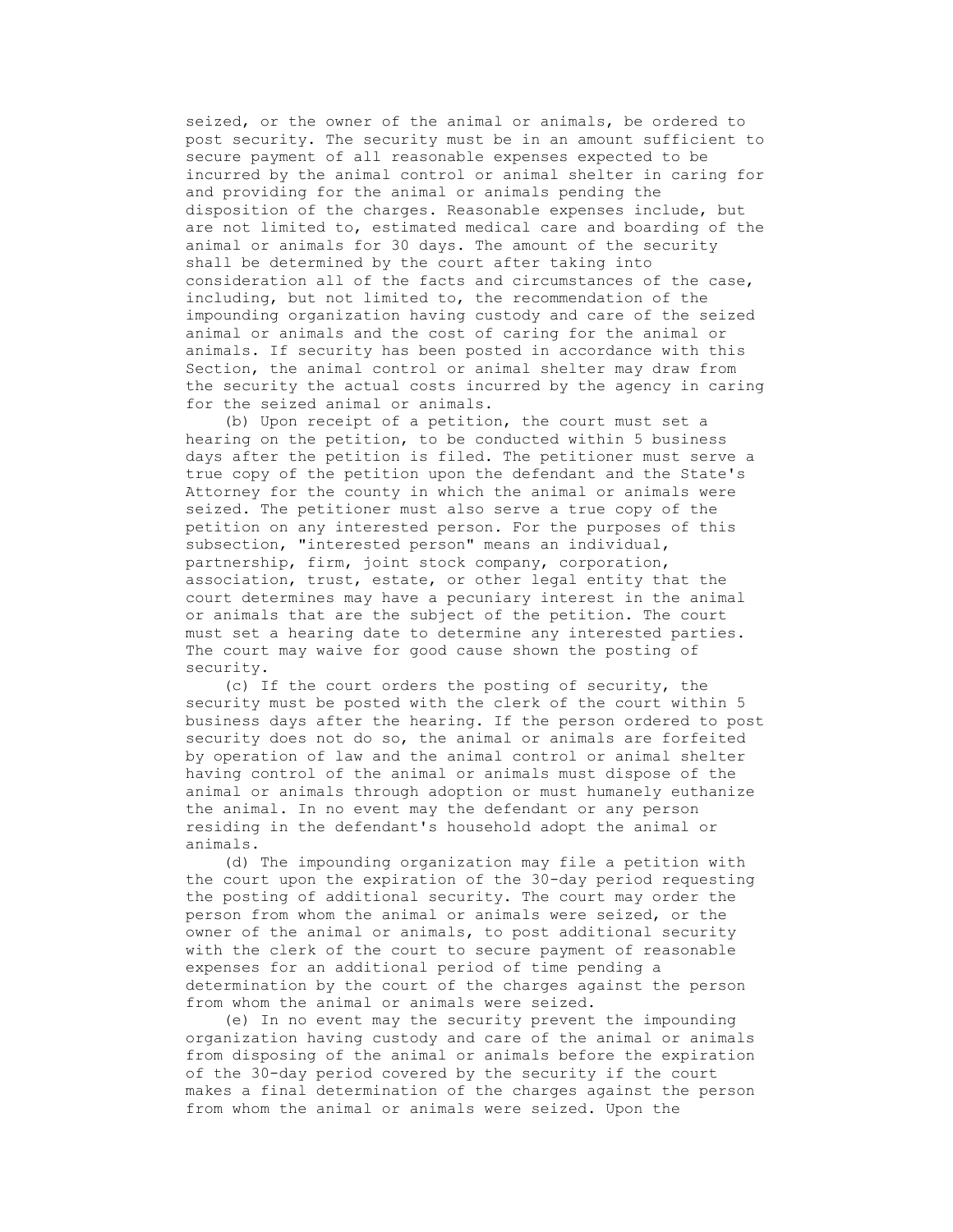adjudication of the charges, the person who posted the security is entitled to a refund of the security, in whole or in part, for any expenses not incurred by the impounding organization.

 (f) Notwithstanding any other provision of this Section to the contrary, the court may order a person charged with any violation of this Act to provide necessary food, water, shelter, and care for any animal or animals that are the basis of the charge without the removal of the animal or animals from their existing location and until the charges against the person are adjudicated. Until a final determination of the charges is made, any law enforcement officer, animal control officer, Department investigator, or an approved humane investigator may be authorized by an order of the court to make regular visits to the place where the animal or animals are being kept to ascertain if the animal or animals are receiving necessary food, water, shelter, and care. Nothing in this Section prevents any law enforcement officer, Department investigator, or approved humane investigator from applying for a warrant under this Section to seize any animal or animals being held by the person charged pending the adjudication of the charges if it is determined that the animal or animals are not receiving the necessary food, water, shelter, or care.

 (g) Nothing in this Act shall be construed to prevent the voluntary, permanent relinquishment of any animal by its owner to an animal control or animal shelter in lieu of posting security or proceeding to a forfeiture hearing. Voluntary relinquishment shall have no effect on the criminal charges that may be pursued by the appropriate authorities.

 (h) If an owner of a companion animal is acquitted by the court of charges made pursuant to this Act, the court shall further order that any security that has been posted for the animal shall be returned to the owner by the impounding organization.

 (i) The provisions of this Section only pertain to companion animals and animals used for fighting purposes. (Source: P.A. 92-454, eff. 1-1-02; 92-650, eff. 7-11-02.)

### (510 ILCS 70/3.06)

 Sec. 3.06. Disposition of seized companion animals and animals used for fighting purposes.

 (a) Upon the conviction of the person charged, all animals seized, if not previously ordered forfeited or previously forfeited by operation of law, are forfeited to the facility impounding the animals and must be humanely euthanized or adopted. Any outstanding costs incurred by the impounding facility for boarding and treating the animals pending the disposition of the case and any costs incurred in disposing of the animals must be borne by the person convicted.

 (b) Any person authorized by this Section to care for an animal or animals, to treat an animal or animals, or to attempt to restore an animal or animals to good health and who is acting in good faith is immune from any civil or criminal liability that may result from his or her actions.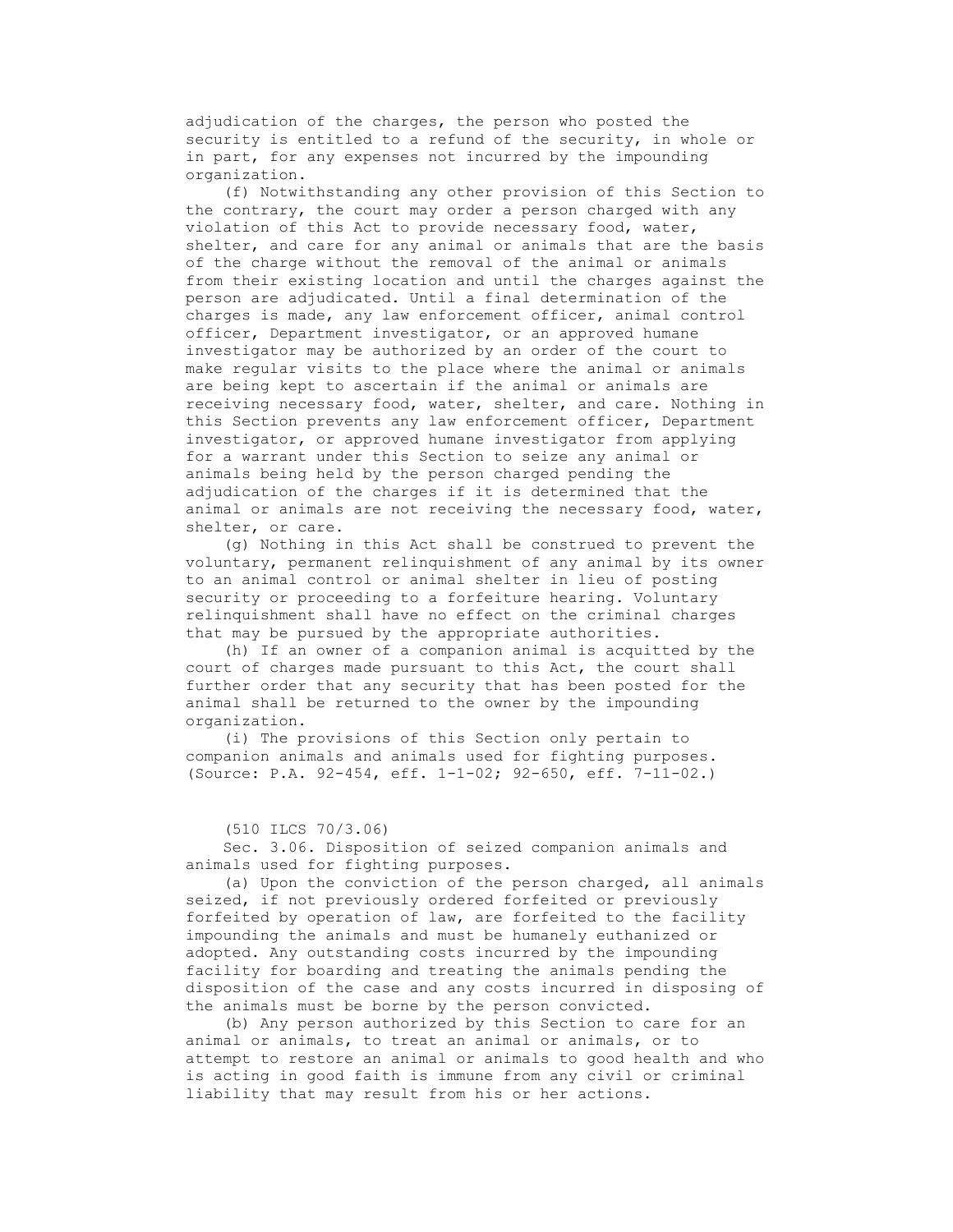(c) The provisions of this Section only pertain to companion animals and animals used for fighting purposes. (Source: P.A. 92-454, eff. 1-1-02.)

(510 ILCS 70/3.07)

 Sec. 3.07. Veterinarian reports; humane euthanasia. Any veterinarian in this State who observes or is presented with an animal or animals for the treatment of aggravated cruelty under Section 3.02 or torture under Section 3.03 of this Act must file a report with the Department and cooperate with the Department by furnishing the owner's name, the date of receipt of the animal or animals and any treatment administered, and a description of the animal or animals involved, including a microchip number if applicable. Any veterinarian who in good faith makes a report, as required by this Section, has immunity from any liability, civil, criminal, or otherwise, that may result from his or her actions. For the purposes of any proceedings, civil or criminal, the good faith of the veterinarian shall be presumed.

 An animal control warden, animal control administrator, approved humane investigator, or animal shelter employee may humanely euthanize severely injured, diseased, or suffering animals in exigent circumstances. (Source: P.A. 92-454, eff. 1-1-02.)

```
 (510 ILCS 70/4) (from Ch. 8, par. 704)
```
 Sec. 4. Prohibited acts. No person may sell, offer for sale, barter, or give away as a pet or a novelty any rabbit or any baby chick, duckling or other fowl which has been dyed, colored, or otherwise treated to impart an artificial color thereto. Baby chicks or ducklings shall not be sold, offered for sale, bartered, or given away as pets or novelties. Rabbits, ducklings or baby chicks shall not be awarded as prizes.

 A person convicted of violating this Section is guilty of a Class B misdemeanor. A second or subsequent violation is a Class 4 felony, with every day that a violation continues constituting a separate offense. (Source: P.A. 92-650, eff. 7-11-02.)

 (510 ILCS 70/4.01) (from Ch. 8, par. 704.01) (Text of Section from P.A. 92-650)

 Sec. 4.01. Animals in entertainment. This Section does not apply when the only animals involved are dogs. (Section 26-5 of the Criminal Code of 1961, rather than this Section, applies when the only animals involved are dogs.)

 (a) No person may own, capture, breed, train, or lease any animal which he or she knows or should know is intended for use in any show, exhibition, program, or other activity featuring or otherwise involving a fight between such animal and any other animal or human, or the intentional killing of any animal for the purpose of sport, wagering, or entertainment.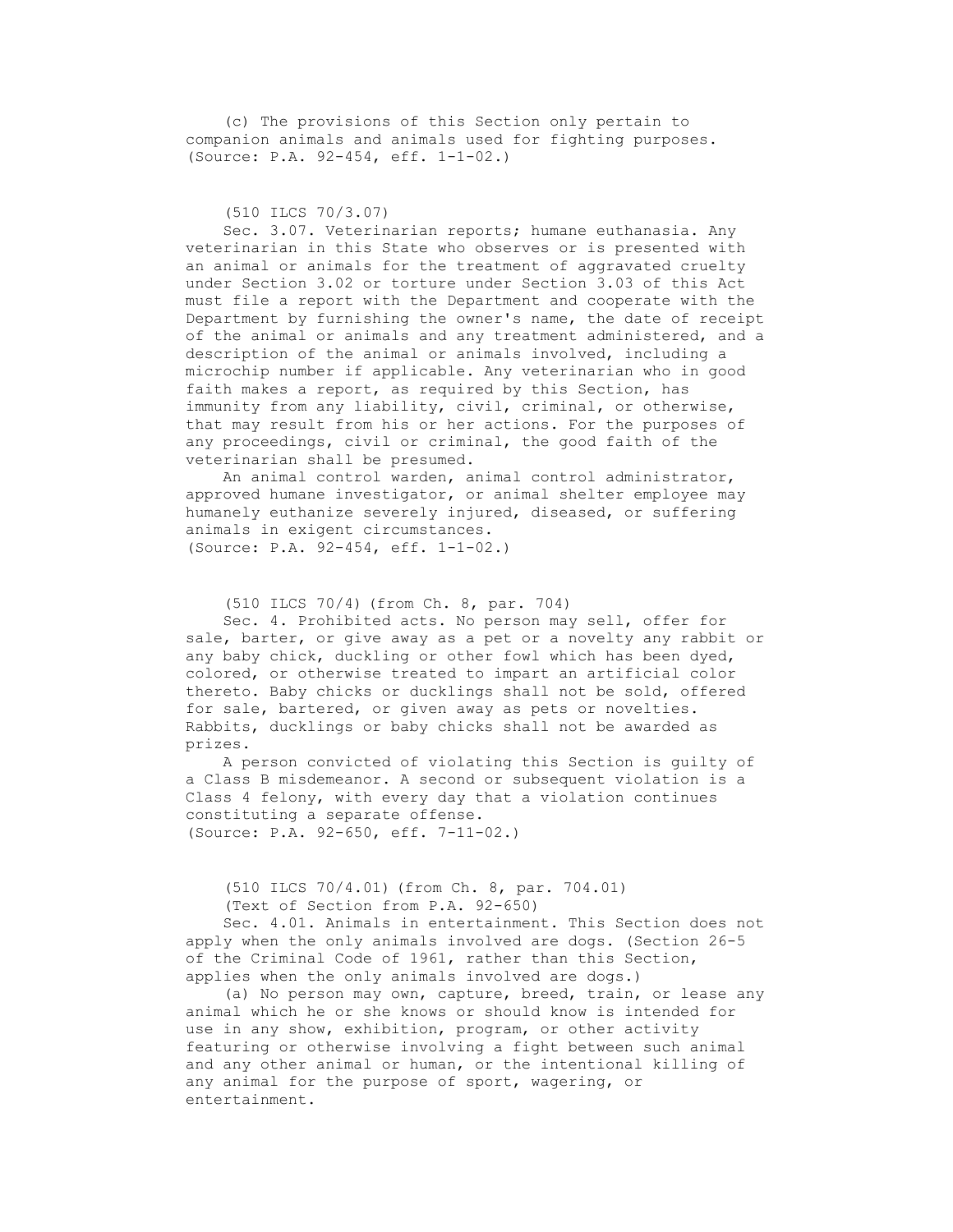(b) No person shall promote, conduct, carry on, advertise, collect money for or in any other manner assist or aid in the presentation for purposes of sport, wagering, or entertainment, any show, exhibition, program, or other activity involving a fight between 2 or more animals or any animal and human, or the intentional killing of any animal.

 (c) No person shall sell or offer for sale, ship, transport, or otherwise move, or deliver or receive any animal which he or she knows or should know has been captured, bred, or trained, or will be used, to fight another animal or human or be intentionally killed, for the purpose of sport, wagering, or entertainment.

 (d) No person shall manufacture for sale, shipment, transportation or delivery any device or equipment which that person knows or should know is intended for use in any show, exhibition, program, or other activity featuring or otherwise involving a fight between 2 or more animals, or any human and animal, or the intentional killing of any animal for purposes of

 (e) No person shall own, possess, sell or offer for sale, ship, transport, or otherwise move any equipment or device which such person knows or should know is intended for use in connection with any show, exhibition, program, or activity featuring or otherwise involving a fight between 2 or more animals, or any animal and human, or the intentional killing of any animal for purposes of sport, wagering or entertainment.

 (f) No person shall make available any site, structure, or facility, whether enclosed or not, which he or she knows or should know is intended to be used for the purpose of conducting any show, exhibition, program, or other activity involving a fight between 2 or more animals, or any animal and human, or the intentional killing of any animal.

 (g) No person shall attend or otherwise patronize any show, exhibition, program, or other activity featuring or otherwise involving a fight between 2 or more animals, or any animal and human, or the intentional killing of any animal for the purposes of sport, wagering or entertainment.

(h) (Blank).

 (i) Any animals or equipment involved in a violation of this Section shall be immediately seized and impounded under Section 12 by the Department when located at any show, exhibition, program, or other activity featuring or otherwise involving an animal fight for the purposes of sport, wagering, or entertainment.

 (j) Any vehicle or conveyance other than a common carrier that is used in violation of this Section shall be seized, held, and offered for sale at public auction by the sheriff's department of the proper jurisdiction, and the proceeds from the sale shall be remitted to the general fund of the county where the violation took place.

 (k) Any veterinarian in this State who is presented with an animal for treatment of injuries or wounds resulting from fighting where there is a reasonable possibility that the animal was engaged in or utilized for a fighting event for the purposes of sport, wagering, or entertainment shall file a report with the Department and cooperate by furnishing the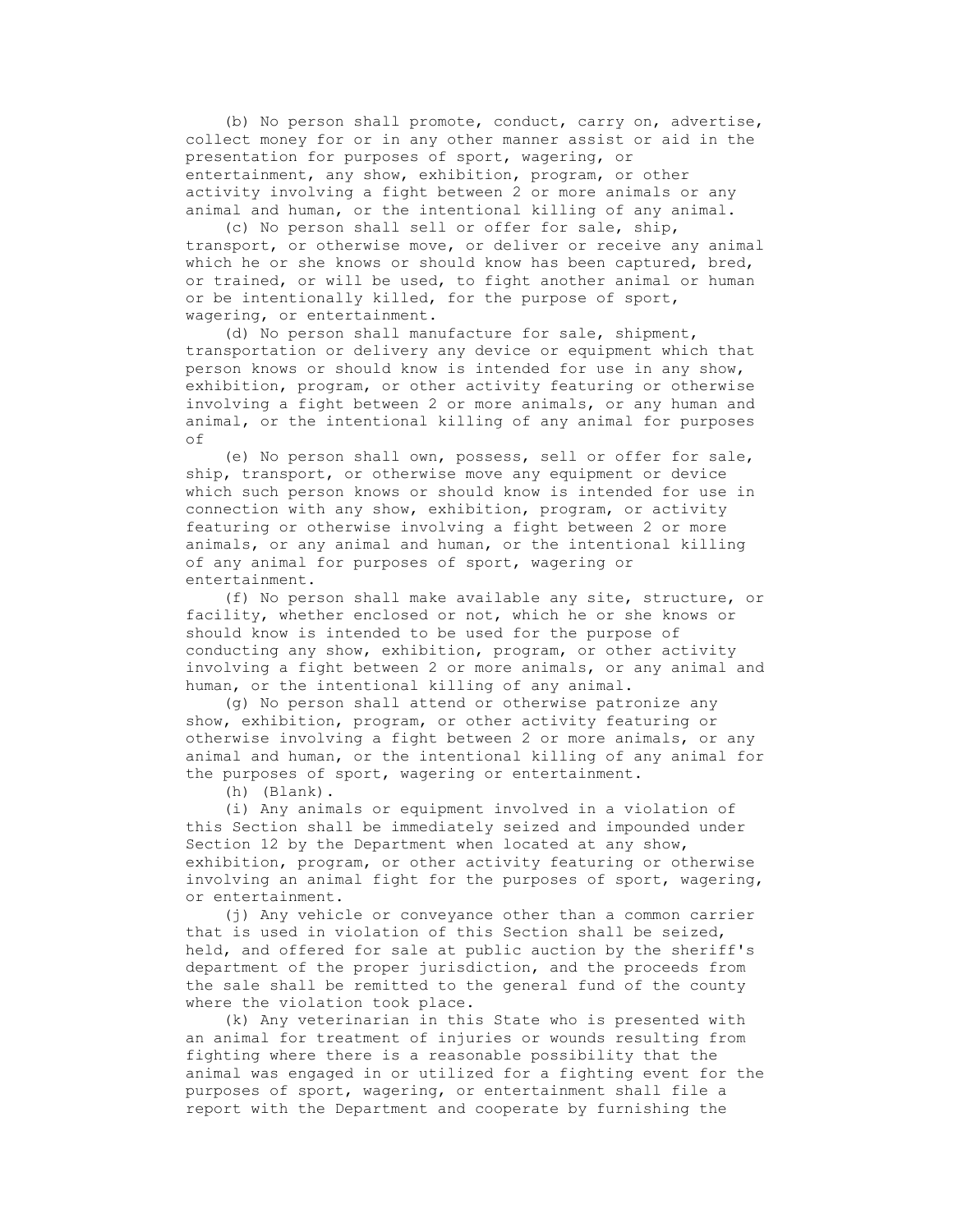owners' names, dates, and descriptions of the animal or animals involved. Any veterinarian who in good faith complies with the requirements of this subsection has immunity from any liability, civil, criminal, or otherwise, that may result from his or her actions. For the purposes of any proceedings, civil or criminal, the good faith of the veterinarian shall be rebuttably presumed.

 (l) No person shall solicit a minor to violate this Section.

 (m) The penalties for violations of this Section shall be as follows:

 (1) A person convicted of violating subsection (a), (b), or (c) of this Section or any rule, regulation, or order of the Department pursuant thereto is guilty of a Class A misdemeanor for the first offense. A second or subsequent offense involving the violation of subsection (a), (b), or (c) of this Section or any rule, regulation, or order of the Department pursuant thereto is a Class 4 felony.

 (2) A person convicted of violating subsection (d), (e), or (f) of this Section or any rule, regulation, or order of the Department pursuant thereto is guilty of a Class A misdemeanor for the first offense. A second or subsequent violation is a Class 4 felony.

 (3) A person convicted of violating subsection (g) of this Section or any rule, regulation, or order of the Department pursuant thereto is guilty of a Class C misdemeanor.

 (4) A person convicted of violating subsection (l) of this Section is guilty of a Class A misdemeanor. (Source: P.A. 92-425, eff. 1-1-02; 92-454, eff. 1-1-02; 92-650, eff. 7-11-02.)

 (Text of Section from P.A. 92-651) Sec. 4.01. Prohibitions.

 (a) No person may own, capture, breed, train, or lease any animal which he or she knows is intended for use in any show, exhibition, program, or other activity featuring or otherwise involving a fight between such animal and any other animal or human, or the intentional killing of any animal for the purpose of sport, wagering, or entertainment.

 (b) No person shall promote, conduct, carry on, advertise, collect money for or in any other manner assist or aid in the presentation for purposes of sport, wagering, or entertainment, any show, exhibition, program, or other activity involving a fight between 2 or more animals or any animal and human, or the intentional killing of any animal.

 (c) No person shall sell or offer for sale, ship, transport, or otherwise move, or deliver or receive any animal which he or she knows has been captured, bred, or trained, or will be used, to fight another animal or human or be intentionally killed, for the purpose of sport, wagering, or entertainment.

 (d) No person shall manufacture for sale, shipment, transportation or delivery any device or equipment which that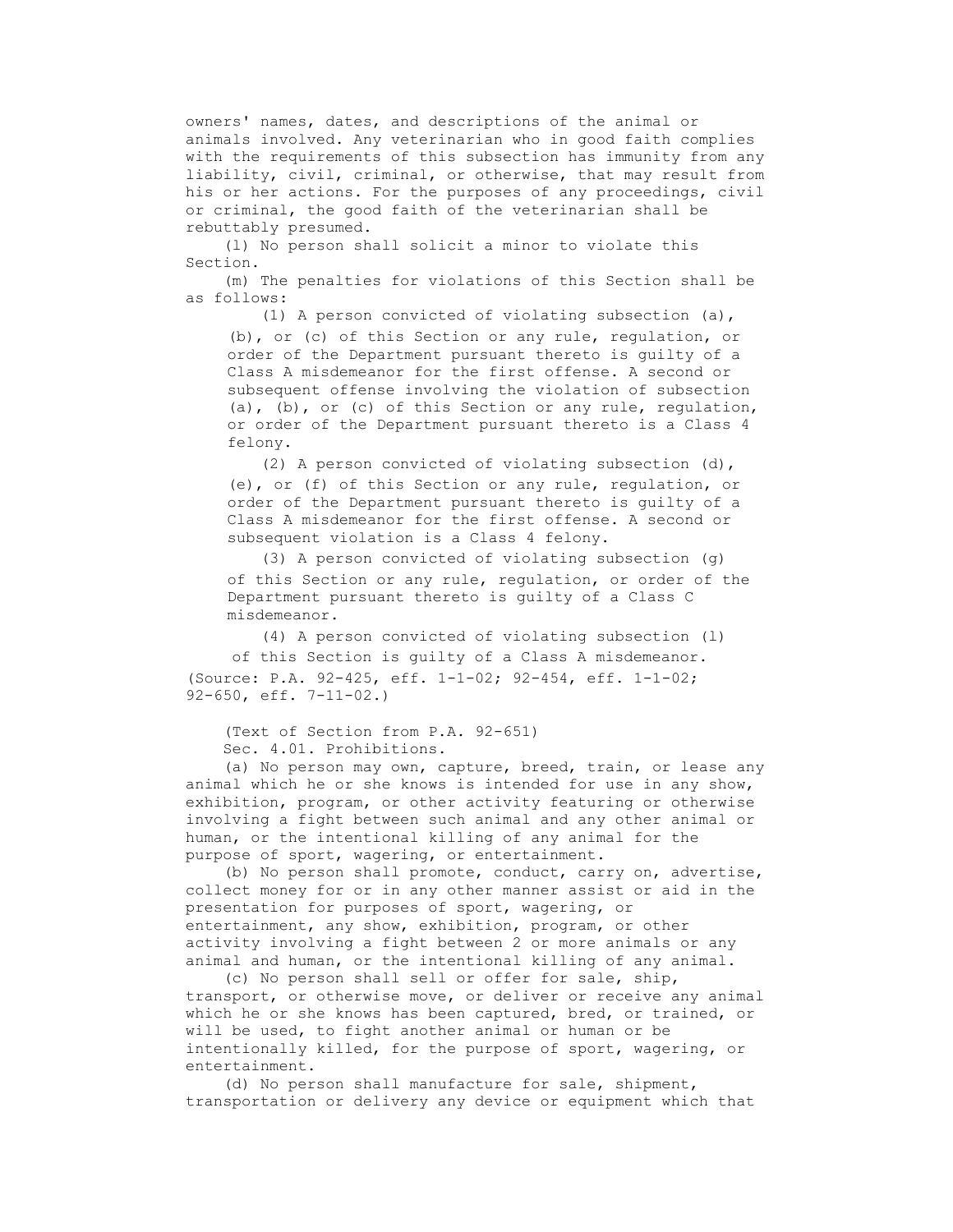person knows or should know is intended for use in any show, exhibition, program, or other activity featuring or otherwise involving a fight between 2 or more animals, or any human and animal, or the intentional killing of any animal for purposes of sport, wagering or entertainment.

 (e) No person shall own, possess, sell or offer for sale, ship, transport, or otherwise move any equipment or device which such person knows or should know is intended for use in connection with any show, exhibition, program, or activity featuring or otherwise involving a fight between 2 or more animals, or any animal and human, or the intentional killing of any animal for purposes of sport, wagering or entertainment.

 (f) No person shall make available any site, structure, or facility, whether enclosed or not, which he or she knows is intended to be used for the purpose of conducting any show, exhibition, program, or other activity involving a fight between 2 or more animals, or any animal and human, or the intentional killing of any animal or knowingly manufacture, distribute, or deliver fittings to be used in a fight between 2 or more dogs or a dog and a human.

 (g) No person shall attend or otherwise patronize any show, exhibition, program, or other activity featuring or otherwise involving a fight between 2 or more animals, or any animal and human, or the intentional killing of any animal for the purposes of sport, wagering or entertainment.

 (h) No person shall tie or attach or fasten any live animal to any machine or device propelled by any power for the purpose of causing such animal to be pursued by a dog or dogs. This subsection (h) shall apply only when such dog is intended to be used in a dog fight.

 (i) Any animals or equipment involved in a violation of this Section shall be immediately seized and impounded under Section 12 by the Department when located at any show, exhibition, program, or other activity featuring or otherwise involving an animal fight for the purposes of sport, wagering, or entertainment.

 (j) Any vehicle or conveyance other than a common carrier that is used in violation of this Section shall be seized, held, and offered for sale at public auction by the sheriff's department of the proper jurisdiction, and the proceeds from the sale shall be remitted to the general fund of the county where the violation took place.

 (k) Any veterinarian in this State who is presented with an animal for treatment of injuries or wounds resulting from fighting where there is a reasonable possibility that the animal was engaged in or utilized for a fighting event for the purposes of sport, wagering, or entertainment shall file a report with the Department and cooperate by furnishing the owners' names, dates, and descriptions of the animal or animals involved. Any veterinarian who in good faith complies with the requirements of this subsection has immunity from any liability, civil, criminal, or otherwise, that may result from his or her actions. For the purposes of any proceedings, civil or criminal, the good faith of the veterinarian shall be rebuttably presumed.

(l) No person shall conspire or solicit a minor to violate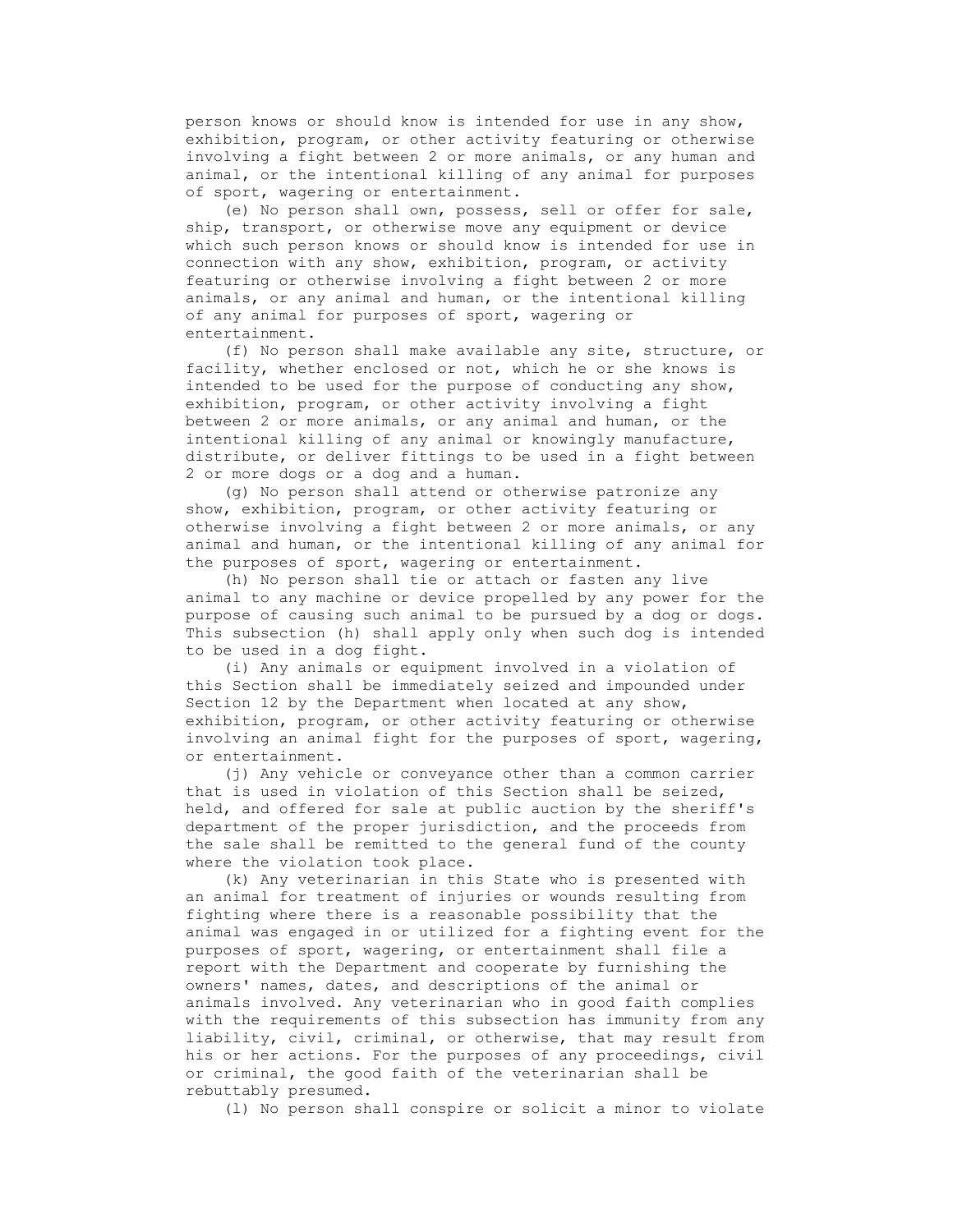this Section. (Source: P.A. 92-425, eff. 1-1-02; 92-454, eff. 1-1-02; 92-651, eff. 7-11-02.)

 (510 ILCS 70/4.02) (from Ch. 8, par. 704.02) Sec. 4.02. Arrests; reports.

 (a) Any law enforcement officer making an arrest for an offense involving one or more animals under Section 4.01 of this Act or Section 26-5 of the Criminal Code of 1961 shall lawfully take possession of all animals and all paraphernalia, implements, or other property or things used or employed, or about to be employed, in the violation of any of the provisions of Section 4.01 of this Act or Section 26-5 of the Criminal Code of 1961. When a law enforcement officer has taken possession of such animals, paraphernalia, implements or other property or things, he or she shall file with the court before whom the complaint is made against any person so arrested an affidavit stating therein the name of the person charged in the complaint, a description of the property so taken and the time and place of the taking thereof together with the name of the person from whom the same was taken and name of the person who claims to own such property, if different from the person from whom the animals were seized and if known, and that the affiant has reason to believe and does believe, stating the ground of the belief, that the animals and property so taken were used or employed, or were about to be used or employed, in a violation of Section 4.01 of this Act or Section 26-5 of the Criminal Code of 1961. He or she shall thereupon deliver an inventory of the property so taken to the court of competent jurisdiction. A law enforcement officer may humanely euthanize animals that are severely injured.

 An owner whose animals are removed for a violation of Section 4.01 of this Act or Section 26-5 of the Criminal Code of 1961 must be given written notice of the circumstances of the removal and of any legal remedies available to him or her. The notice must be posted at the place of seizure or delivered to a person residing at the place of seizure or, if the address of the owner is different from the address of the person from whom the animals were seized, delivered by registered mail to his or her last known address.

 The animal control or animal shelter having custody of the animals may file a petition with the court requesting that the person from whom the animals were seized or the owner of the animals be ordered to post security pursuant to Section 3.05 of this Act.

 Upon the conviction of the person so charged, all animals shall be adopted or humanely euthanized and property so seized shall be adjudged by the court to be forfeited. Any outstanding costs incurred by the impounding facility in boarding and treating the animals pending the disposition of the case and disposing of the animals upon a conviction must be borne by the person convicted. In no event may the animals be adopted by the defendant or anyone residing in his or her household. If the court finds that the State either failed to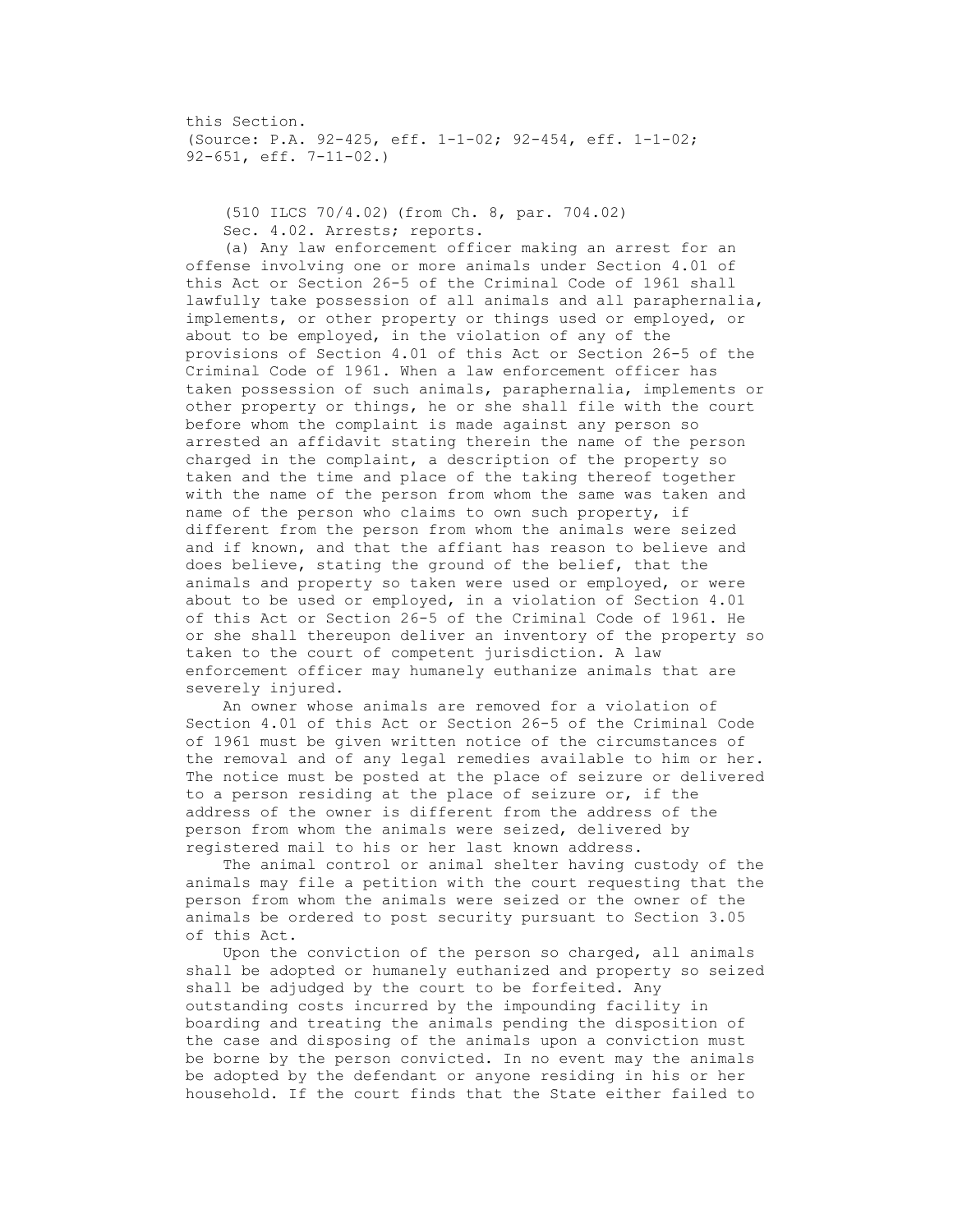prove the criminal allegations or failed to prove that the animals were used in fighting, the court must direct the delivery of the animals and the other property not previously forfeited to the owner of the animals and property.

 Any person authorized by this Section to care for an animal, to treat an animal, or to attempt to restore an animal to good health and who is acting in good faith is immune from any civil or criminal liability that may result from his or her actions.

 An animal control warden, animal control administrator, animal shelter employee, or approved humane investigator may humanely euthanize severely injured, diseased, or suffering animal in exigent circumstances.

 (b) Any veterinarian in this State who is presented with an animal for treatment of injuries or wounds resulting from fighting where there is a reasonable possibility that the animal was engaged in or utilized for a fighting event shall file a report with the Department and cooperate by furnishing the owners' names, date of receipt of the animal or animals and treatment administered, and descriptions of the animal or animals involved. Any veterinarian who in good faith makes a report, as required by this subsection  $(b)$ , is immune from any liability, civil, criminal, or otherwise, resulting from his or her actions. For the purposes of any proceedings, civil or criminal, the good faith of any such veterinarian shall be presumed.

(Source: P.A. 92-425, eff. 1-1-02; 92-454, eff. 1-1-02; 92-650, eff. 7-11-02; 92-651, eff. 7-11-02.)

(510 ILCS 70/4.03) (from Ch. 8, par. 704.03)

 Sec. 4.03. Teasing, striking or tampering with police animals, service animals, or search and rescue dogs prohibited. It shall be unlawful for any person to willfully and maliciously taunt, torment, tease, beat, strike, or administer or subject any desensitizing drugs, chemicals or substance to (i) any animal used by a law enforcement officer in the performance of his or her functions or duties, or when placed in confinement off duty, (ii) any service animal, (iii) any search and rescue dog, or (iv) any police, service, or search and rescue animal in training. It is unlawful for any person to interfere or meddle with (i) any animal used by a law enforcement department or agency or any handler thereof in the performance of the functions or duties of the department or agency, (ii) any service animal, (iii) any search and rescue dog, or (iv) any law enforcement, service, or search and rescue animal in training.

 Any person convicted of violating this Section is guilty of a Class A misdemeanor. A second or subsequent violation is a Class 4 felony.

(Source: P.A. 92-454, eff. 1-1-02; 92-650, eff. 7-11-02.)

 (510 ILCS 70/4.04) (from Ch. 8, par. 704.04) Sec. 4.04. Injuring or killing police animals, service animals, or search and rescue dogs prohibited. It shall be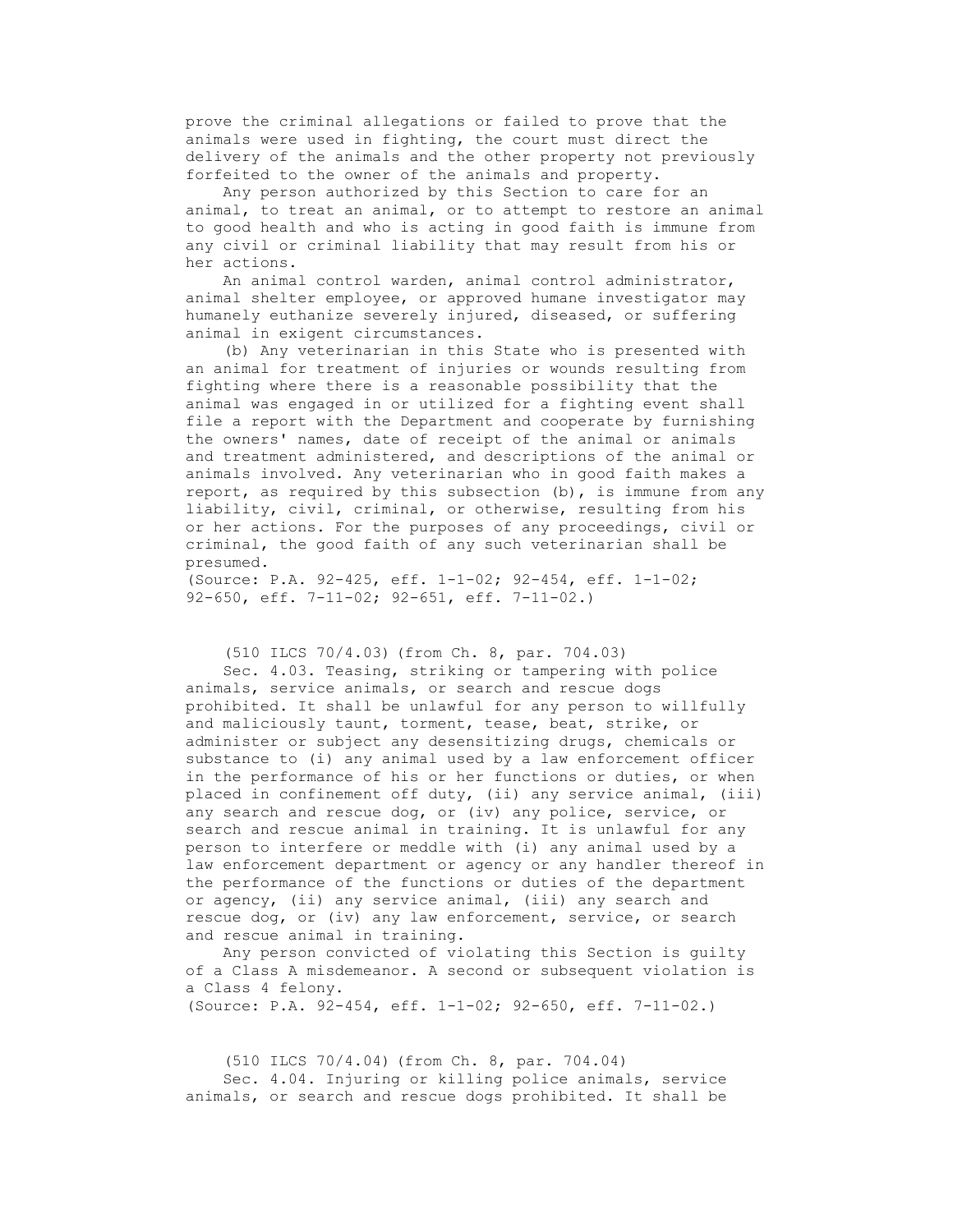unlawful for any person to willfully or maliciously torture, mutilate, injure, disable, poison, or kill (i) any animal used by a law enforcement department or agency in the performance of the functions or duties of the department or agency or when placed in confinement off duty, (ii) any service animal, (iii) any search and rescue dog, or (iv) any law enforcement, service, or search and rescue animal in training. However, a police officer or veterinarian may perform euthanasia in emergency situations when delay would cause the animal undue suffering and pain.

 A person convicted of violating this Section is guilty of a Class A misdemeanor if the animal is not killed or totally disabled; if the animal is killed or totally disabled, the person is guilty of a Class 4 felony. (Source: P.A. 91-357, eff. 7-29-99; 92-454, eff. 1-1-02; 92-650, eff. 7-11-02.)

(510 ILCS 70/5) (from Ch. 8, par. 705)

 Sec. 5. Lame or disabled horses. No person shall sell, offer to sell, lead, ride, transport, or drive on any public way any equidae which, because of debility, disease, lameness or any other cause, could not be worked in this State without violating this Act, unless the equidae is being sold, transported, or housed with the intent that it will be moved in an expeditious and humane manner to an approved slaughtering establishment. Such equidae may be conveyed to a proper place for medical or surgical treatment, for humane keeping or euthanasia, or for slaughter in an approved slaughtering establishment.

 A person convicted of violating this Section or any rule, regulation, or order of the Department pursuant thereto is guilty of a Class A misdemeanor. A second or subsequent violation is a Class 4 felony. (Source: P.A. 92-650, eff. 7-11-02.)

(510 ILCS 70/5.01)

 Sec. 5.01. Horse poling or tripping. (a) As used in this Section:

 "Pole" means to use a method of training a horse that consists of (i) forcing, persuading, or enticing a horse to jump so that one or more of its legs contacts an obstruction consisting of any kind of wire, or a pole, stick, rope, or other object in which is embedded brads, nails, tacks, or other sharp points or (ii) raising, throwing, or moving a pole, stick, wire, rope, or other object against one or more legs of a horse while it is jumping an obstruction so that the horse, in either case, is induced to raise its leg or legs higher in order to clear the obstruction.

 "Trip" means to use a wire, rope, pole, stick, or other object or apparatus to cause a horse to fall or lose its balance.

 (b) No person may knowingly pole or trip a horse by any means for entertainment or sport purposes.

(c) This Section does not prohibit the lawful laying down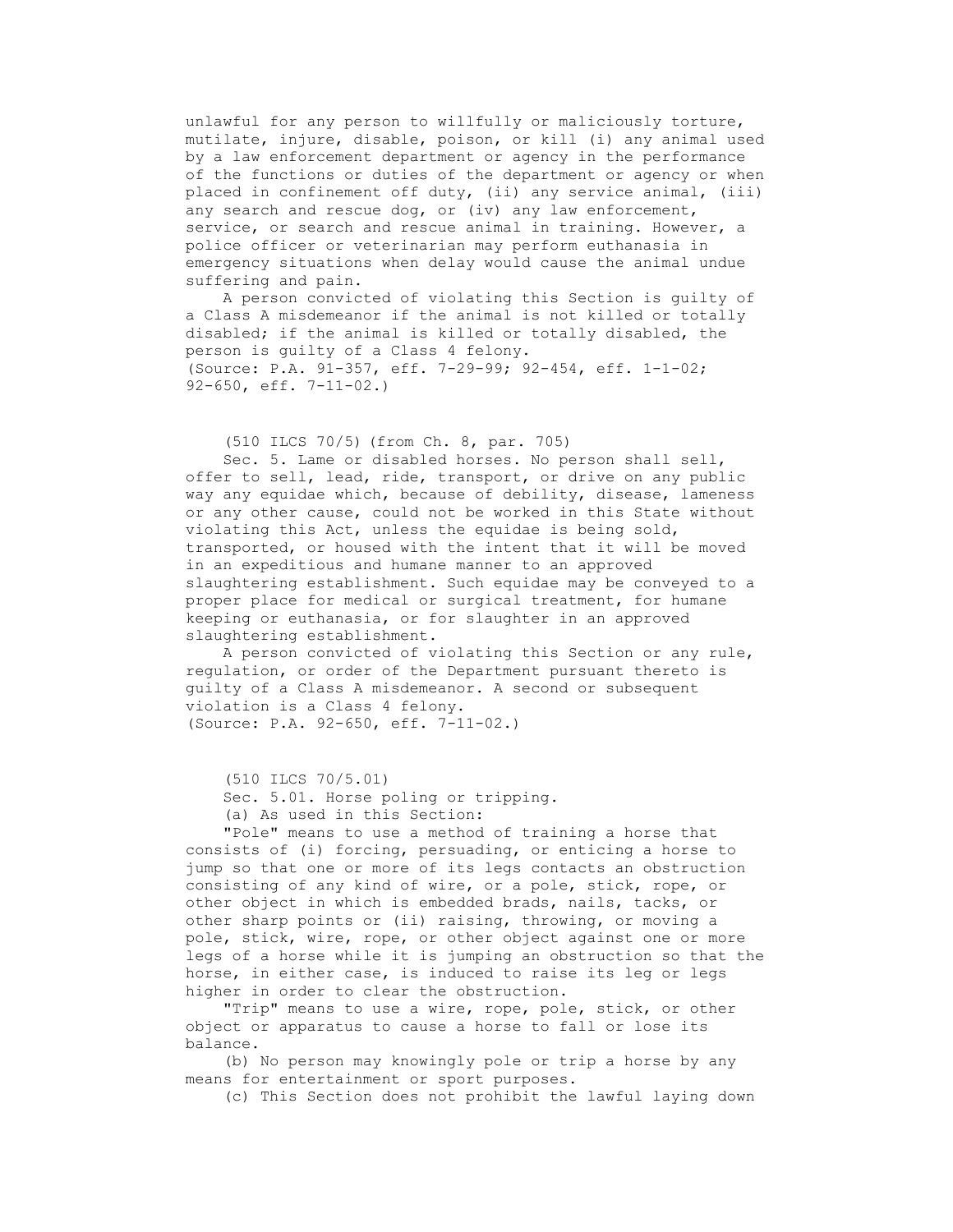of a horse for medical or identification purposes. (d) A person convicted of violating this Section is guilty of a Class A misdemeanor. A second or subsequent violation of this Section is a Class 4 felony. (Source: P.A. 92-650, eff. 7-11-02.)

(510 ILCS 70/6) (from Ch. 8, par. 706)

 Sec. 6. Poisoning prohibited. No person may knowingly poison or cause to be poisoned any dog or other domestic animal. The only exception will be by written permit from the Department for the purpose of controlling diseases transmissible to humans or other animals and only when all other methods and means have been exhausted. Such a written permit shall name the person or persons conducting the poisoning, specify the products to be used, give the boundaries of the area involved, and specify the precautionary measures to be employed to insure the safety of humans and other animals.

 This Section does not prohibit the use of a euthanasia drug by a euthanasia agency for the purpose of animal euthanasia, provided that the euthanasia drug is used by or under the direction of a licensed veterinarian or certified euthanasia technician, all as defined in and subject to the Humane Euthanasia in Animal Shelters Act.

 A person convicted of violating this Section or any rule, regulation, or order of the Department pursuant thereto is guilty of a Class A misdemeanor. A second or subsequent violation is a Class 4 felony. (Source: P.A. 92-650, eff. 7-11-02.)

```
 (510 ILCS 70/7) (from Ch. 8, par. 707)
```
 Sec. 7. Confinement or detention during transportation. No owner, railroad or other common carrier may, when transporting any animal, allow that animal to be confined in any type of conveyance more than 28 consecutive hours without being exercised as necessary for that particular type of animal and without being properly rested, fed and watered; except that a reasonable extension of this time limit shall be granted when a storm or accident causes a delay. In the case of default of the owner or consignee, the company transporting the animal shall exercise the animal, when necessary for the particular type of animal and for the proper resting, feeding, watering and sheltering of such animal, and shall have a lien upon the animal until all expenses resulting therefrom have been paid.

 Any person who intentionally or negligently without jurisdiction of law detains a shipment of livestock long enough to endanger the health or safety of the livestock is liable to the owner for any diminution in the value or death of the livestock.

 Authorities detaining a livestock shipment shall give priority to the health and safety of the animals and shall expeditiously handle any legal violation so that the intact shipment may safely reach its designated destination.

A person convicted of violating this Section or any rule,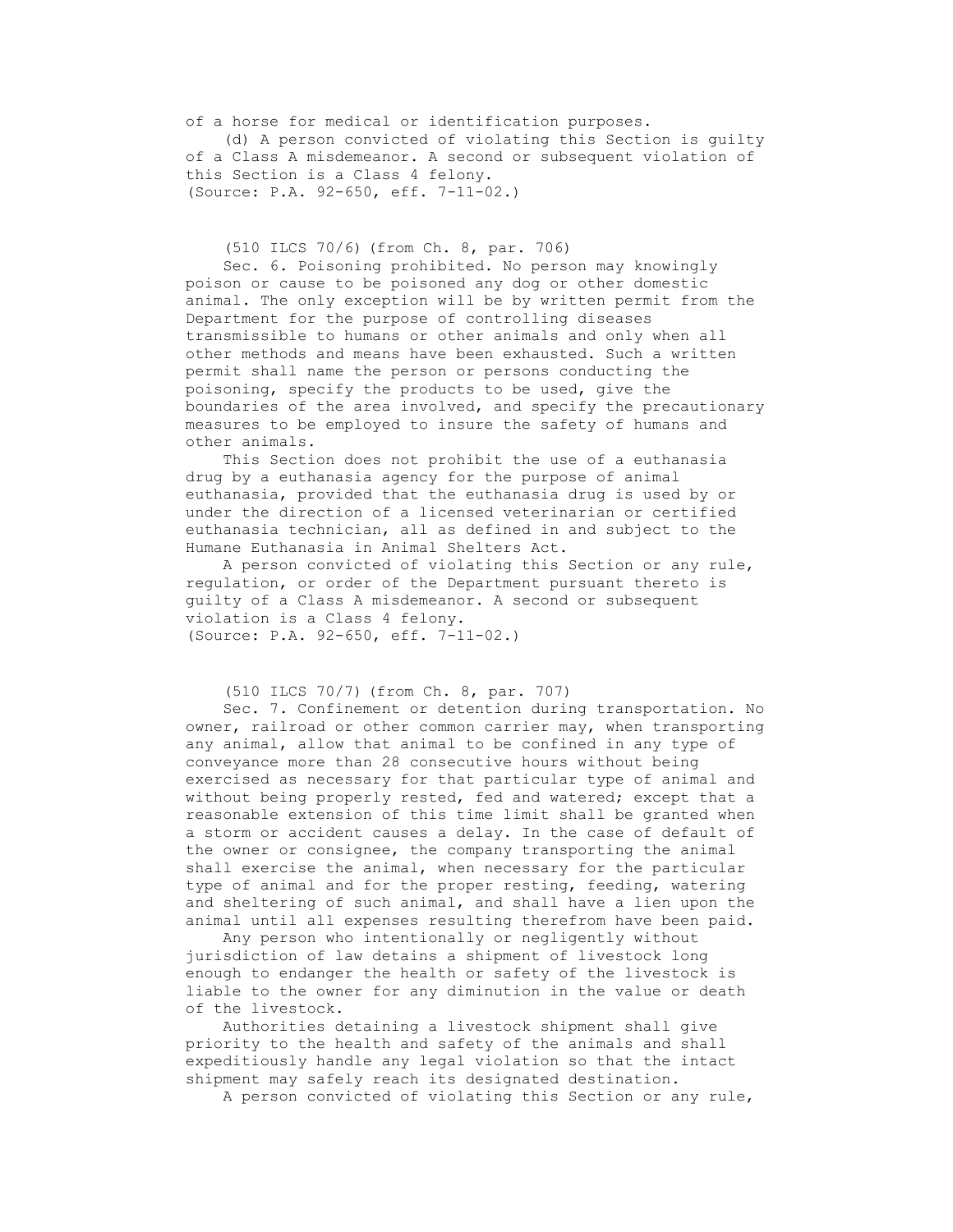regulation, or order of the Department pursuant thereto, is guilty of a Class B misdemeanor. A second or subsequent violation is a Class 4 felony, with every day that a violation continues constituting a separate offense. (Source: P.A. 92-650, eff. 7-11-02.)

(510 ILCS 70/7.1) (from Ch. 8, par. 707.1)

 Sec. 7.1. Confinement in motor vehicle. No owner or person shall confine any animal in a motor vehicle in such a manner that places it in a life or health threatening situation by exposure to a prolonged period of extreme heat or cold, without proper ventilation or other protection from such heat or cold. In order to protect the health and safety of an animal, an animal control officer, law enforcement officer, or Department investigator who has probable cause to believe that this Section is being violated shall have authority to enter such motor vehicle by any reasonable means under the circumstances after making a reasonable effort to locate the owner or other person responsible.

 A person convicted of violating this Section is guilty of a Class C misdemeanor. A second or subsequent violation is a Class B misdemeanor. (Source: P.A. 92-650, eff. 7-11-02.)

(510 ILCS 70/7.5)

Sec. 7.5. Downed animals.

 (a) For the purpose of this Section a downed animal is one incapable of walking without assistance.

 (b) No downed animal shall be sent to a stockyard, auction, or other facility where its impaired mobility may result in suffering. An injured animal may be sent directly to a slaughter facility.

 (c) A downed animal sent to a stockyard, auction, or other facility in violation of this Section shall be humanely euthanized, the disposition of such animal shall be the responsibility of the owner, and the owner shall be liable for any expense incurred.

 If an animal becomes downed in transit it shall be the responsibility of the carrier.

 (d) A downed animal shall not be transported unless individually segregated.

 (e) A person convicted of violating this Section or any rule, regulation, or order of the Department pursuant thereto is guilty of a Class B misdemeanor. A second or subsequent violation is a Class 4 felony, with every day that a violation continues constituting a separate offense. (Source: P.A. 92-650, eff. 7-11-02.)

(510 ILCS 70/7.15)

Sec. 7.15. Guide, hearing, and support dogs.

 (a) A person may not willfully and maliciously annoy, taunt, tease, harass, torment, beat, or strike a guide, hearing, or support dog or otherwise engage in any conduct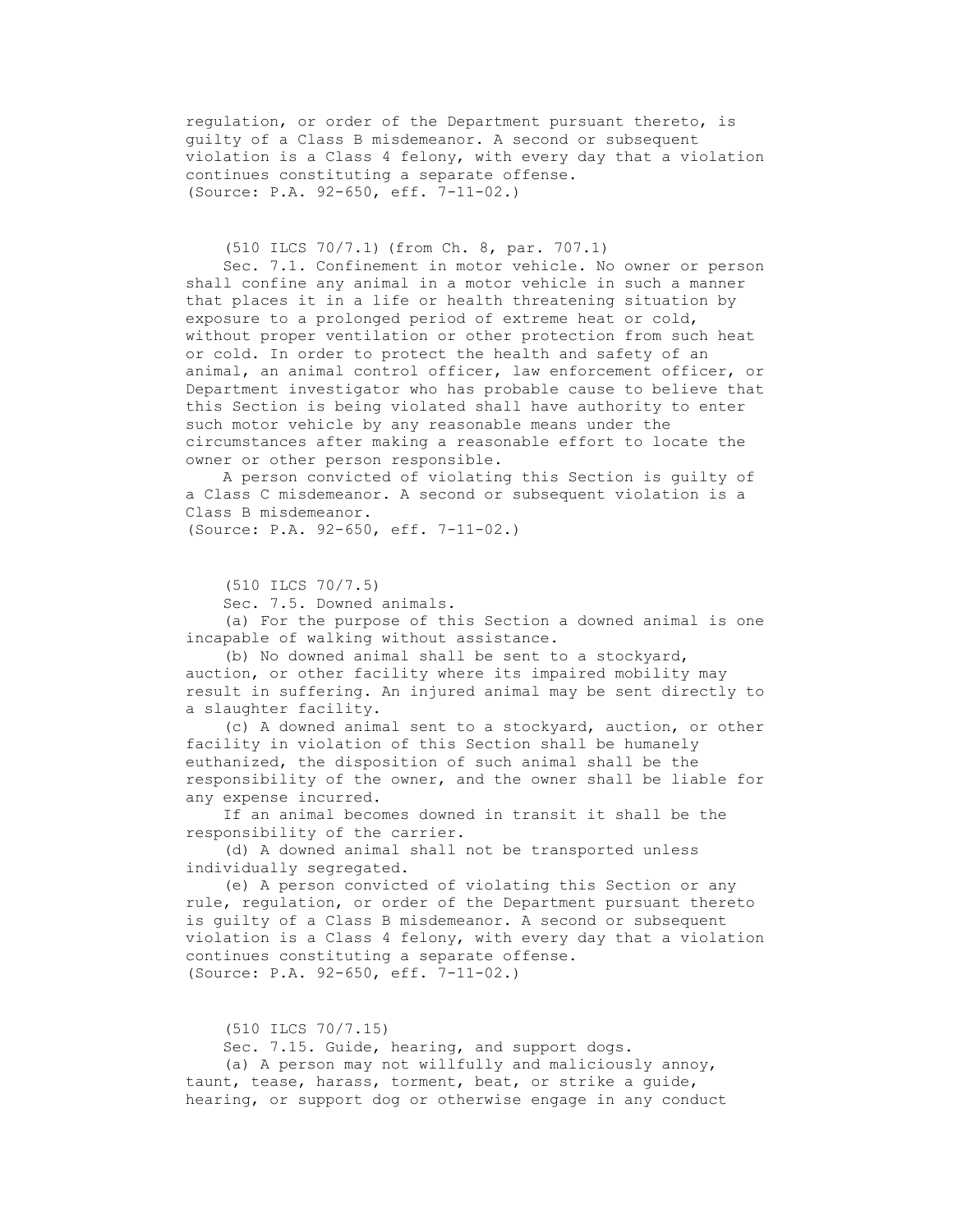directed toward a guide, hearing, or support dog that is likely to impede or interfere with the dog's performance of its duties or that places the blind, hearing impaired, or physically handicapped person being served or assisted by the dog in danger of injury.

 (b) A person may not willfully and maliciously torture, injure, or kill a guide, hearing, or support dog.

 (c) A person may not willfully and maliciously permit a dog that is owned, harbored, or controlled by the person to cause injury to or the death of a guide, hearing, or support dog while the guide, hearing, or support dog is in discharge of its duties.

 (d) A person convicted of violating this Section is guilty of a Class A misdemeanor. A second or subsequent violation is a Class 4 felony. A person convicted of violating subsection (b) or (c) of this Section is guilty of a Class 4 felony if the dog is killed or totally disabled, and may be ordered by the court to make restitution to the disabled person having custody or ownership of the dog for veterinary bills and replacement costs of the dog. (Source: P.A. 92-650, eff. 7-11-02.)

 (510 ILCS 70/8) (from Ch. 8, par. 708) Sec. 8.

 The Department shall administer this Act and shall promulgate such rules and regulations as are necessary to effectuate the purposes of this Act. Such rules and regulations are subject to the approval of the Advisory Board of Livestock Commissioners.

The Director may, in formulating rules and regulations pursuant to this Act, seek the advice and recommendations of humane societies in this State. (Source: P. A. 78-905.)

```
 (510 ILCS 70/9) (from Ch. 8, par. 709)
```
 Sec. 9. Humane investigators; qualifications. The Department shall, by rule or regulation, establish reasonable qualifications for approved humane investigators and shall maintain a current listing of all approved humane investigators which shall be available for public inspection. These qualifications shall include, but need not be limited to, a knowledge of the provisions of this Act and its rules and regulations and expertise in the investigation of complaints relating to the care and treatment of animals. Persons designated as humane investigators shall cooperate, when requested, in completing routine investigations and filing reports of violations of this Act received by the Department.

 Employees of the Department may be assigned as Department investigators. (Source: P.A. 88-600, eff. 9-1-94.)

(510 ILCS 70/10) (from Ch. 8, par. 710)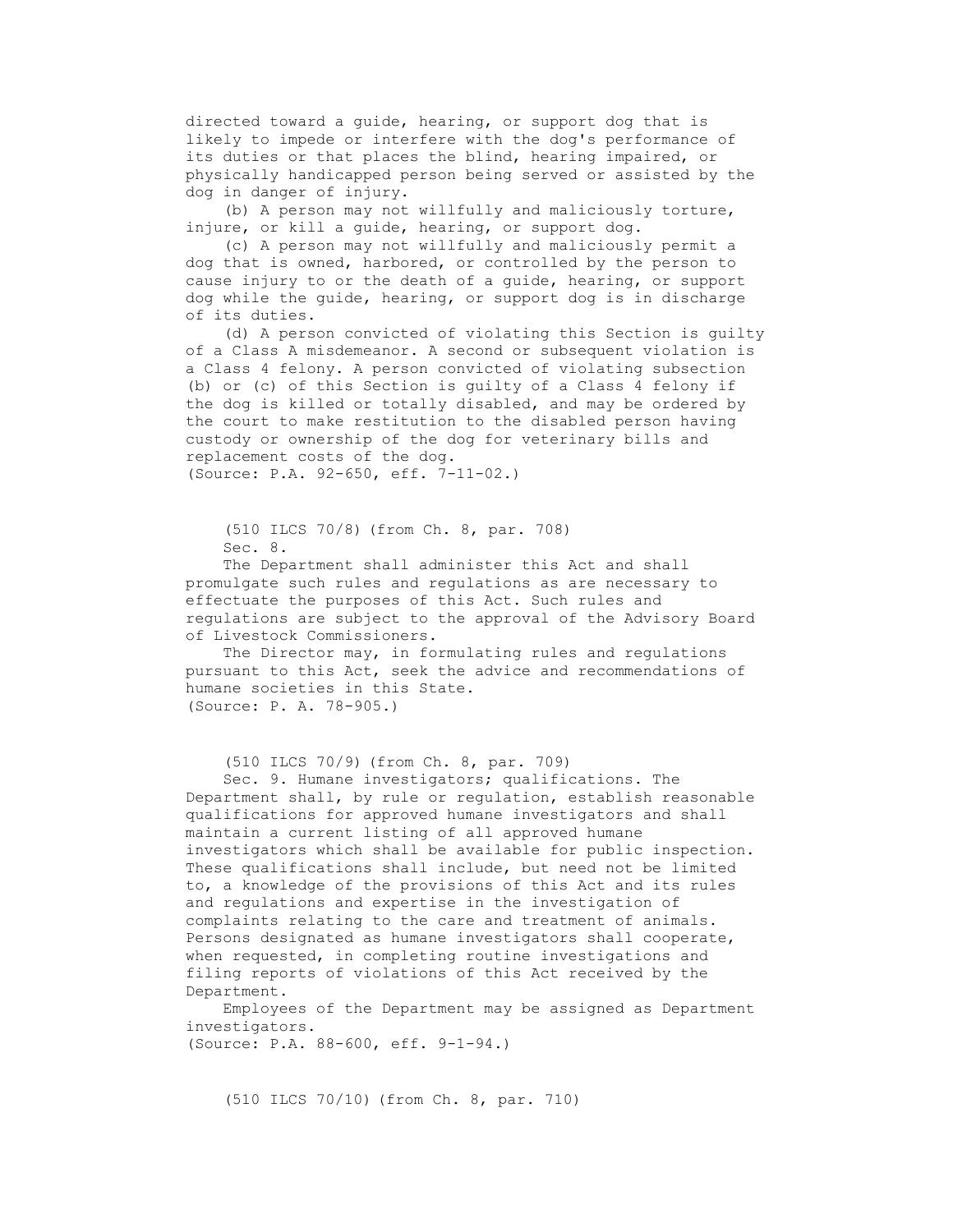Sec. 10. Investigation of complaints.

 (a) Upon receiving a complaint of a suspected violation of this Act, a Department investigator, any law enforcement official, or an approved humane investigator may, for the purpose of investigating the allegations of the complaint, enter during normal business hours upon any premises where the animal or animals described in the complaint are housed or kept, provided such entry shall not be made into any building which is a person's residence, except by search warrant or court order. Institutions operating under federal license to conduct laboratory experimentation utilizing animals for research or medical purposes are, however, exempt from the provisions of this Section. State's Attorneys and law enforcement officials shall provide such assistance as may be required in the conduct of such investigations. Any such investigation requiring legal procedures shall be immediately reported to the Department. No employee or representative of the Department shall enter a livestock management facility unless sanitized footwear is used, or unless the owner or operator of the facility waives this requirement. The employee or representative must also use any other reasonable disease prevention procedures or equipment provided by the owner or operator of the facility. The animal control administrator and animal control wardens appointed under the Animal Control Act shall be authorized to make investigations complying with this Section for alleged violations of Sections 3, 3.01, 3.02, and 3.03 pertaining to companion animals. The animals impounded shall remain under the jurisdiction of the animal control administrator and be held in an animal shelter licensed under the Animal Welfare Act.

 (b) Any veterinarian acting in good faith is immune from any civil or criminal liability resulting from his or her actions under this Section. The good faith on the part of the veterinarian is presumed. (Source: P.A. 92-454, eff. 1-1-02.)

(510 ILCS 70/11) (from Ch. 8, par. 711)

 Sec. 11. (a) If an investigation under Section 10 discloses that a violation of this Act has been committed, the approved humane investigator shall furnish the violator, if known, with a notice of violation, and state what action is necessary to come into compliance with this Act and that a maximum of 48 hours may be granted in which to take corrective action.

 (b) If the violator fails or refuses to take corrective action necessary for compliance or if the violator is still unknown after an attempt to identify ownership, the humane investigator shall contact the Department and request authorization to impound the animal or animals. The Department will authorize impoundment if a review of facts gathered by the humane investigator indicates a violation of Section 3 of this Act has occurred and the violator, if known, has failed or refused to take corrective action necessary for compliance.

 This Section shall not apply to violations committed under Section 4.01 of this Act.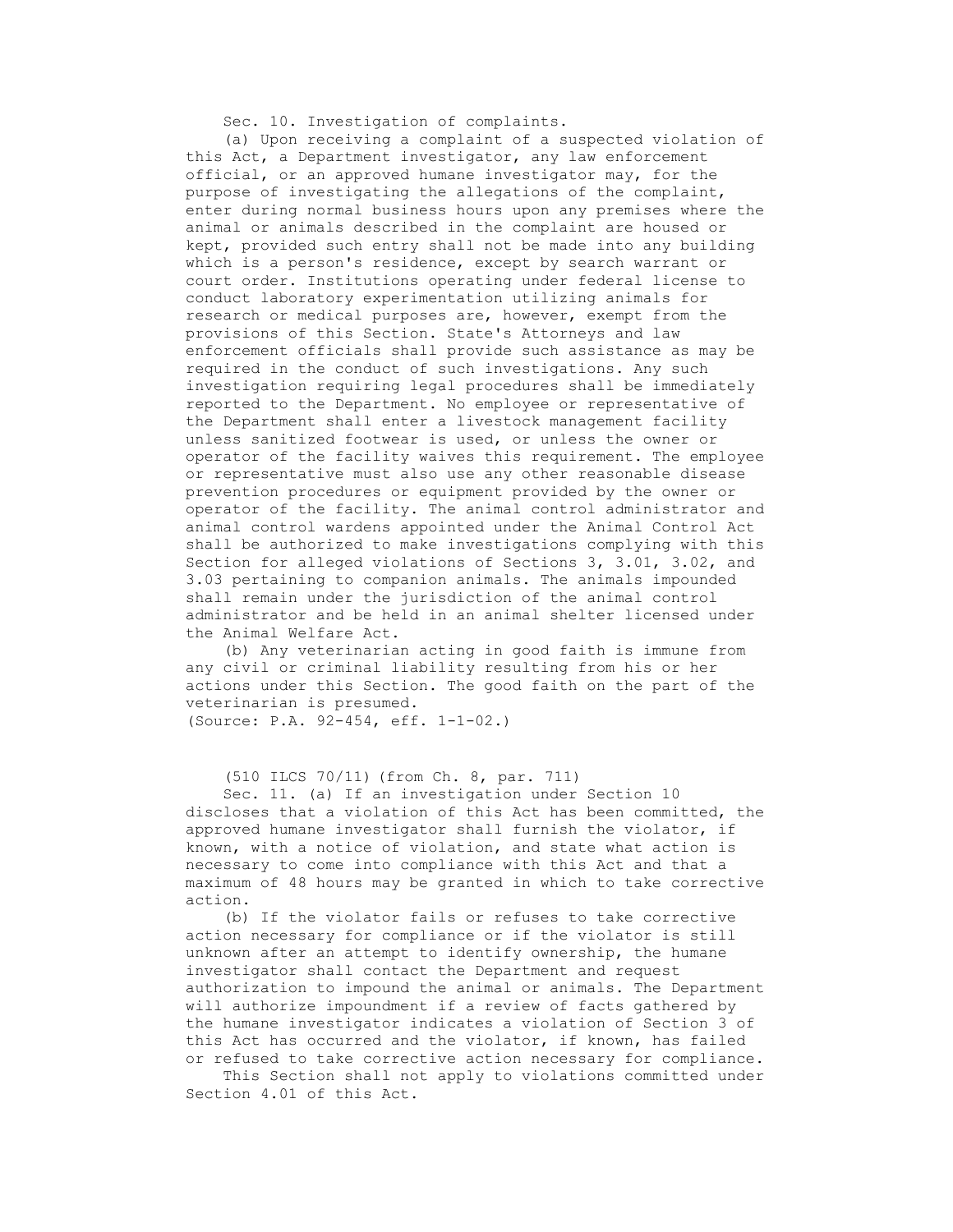(510 ILCS 70/12) (from Ch. 8, par. 712)

Sec. 12. Impounding animals; notice of impoundment.

 (a) When an approved humane investigator, a Department investigator or a veterinarian finds that a violation of this Act has rendered an animal in such a condition that no remedy or corrective action by the owner is possible, the Department must impound or order the impoundment of the animal. If the violator fails or refuses to take corrective action necessary for compliance with Section 11 of this Act, the Department may impound the animal. If the animal is ordered impounded, it shall be impounded in a facility or at another location where the elements of good care as set forth in Section 3 of this Act can be provided, and where such animals shall be examined and treated by a licensed veterinarian or, if the animal is severely injured, diseased, or suffering, humanely euthanized. Any expense incurred in the impoundment shall become a lien on the animals.

 (b) Emergency impoundment may be exercised in a life-threatening situation and the subject animals shall be conveyed directly to a licensed veterinarian for medical services necessary to sustain life or to be humanely euthanized as determined by the veterinarian. If such emergency procedure is taken by an animal control officer, the Department shall be notified.

 (c) A notice of impoundment shall be given by the investigator to the violator, if known, in person or sent by certified or registered mail. If the investigator is not able to serve the violator in person or by registered or certified mail, the notice may be given by publication in a newspaper of general circulation in the county in which the violator's last known address is located. A copy of the notice shall be retained by the investigator and a copy forwarded immediately to the Department. The notice of impoundment shall include the following:

 (1) A number assigned by the Department which will also be given to the impounding facility accepting the responsibility of the animal or animals.

- (2) Listing of deficiencies noted.
- (3) An accurate description of the animal or animals involved.
- (4) Date on which the animal or animals were impounded.
- (5) Signature of the investigator.

 (6) A statement that: "The violator may request a hearing to appeal the impoundment. A person desiring a hearing shall contact the Department of Agriculture within 7 days from the date of impoundment" and the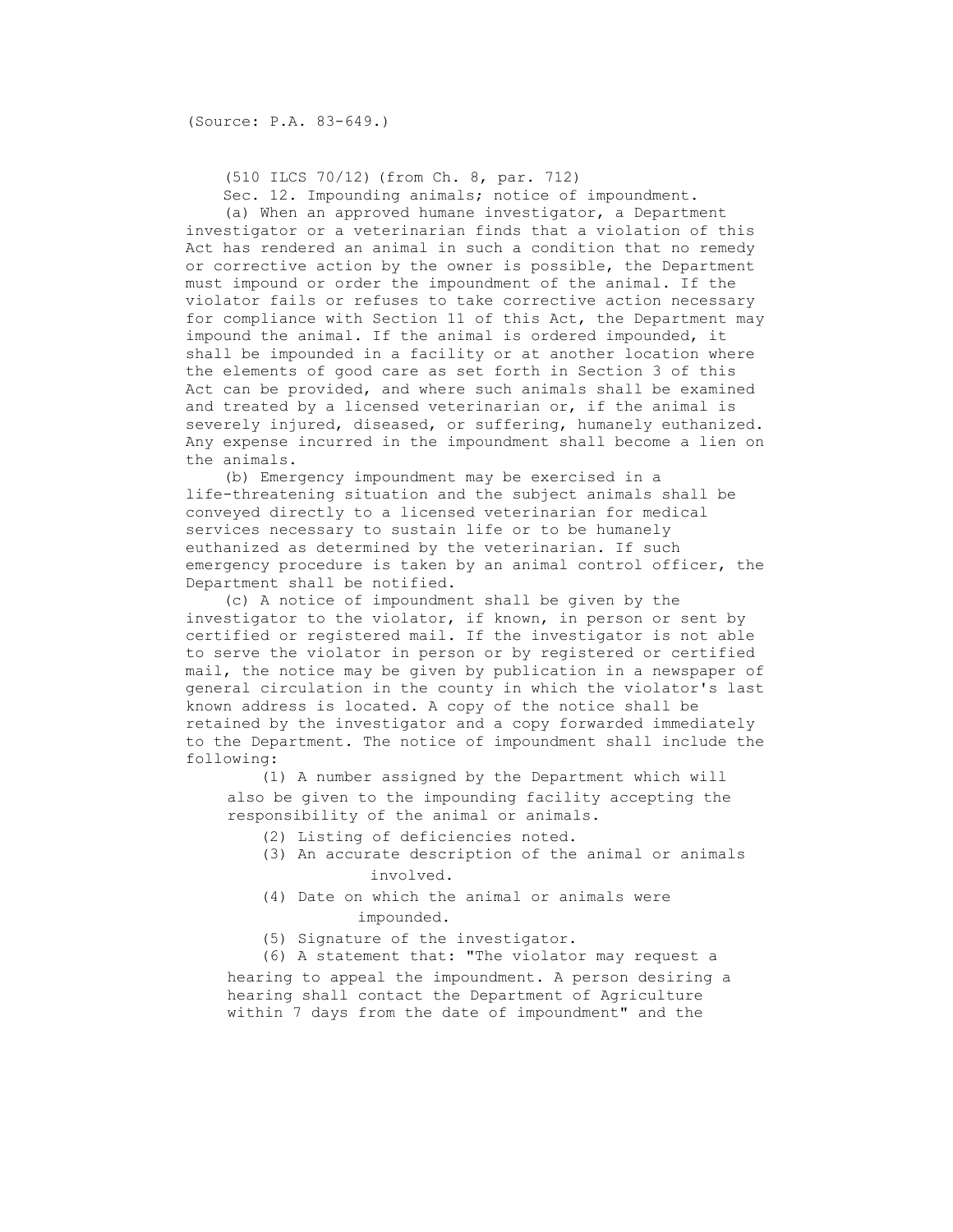cannot sell, offer for adoption, or dispose of the animal or animals until a final decision is rendered and all of the appeal processes have expired.

 If a hearing is requested by any owner of impounded animals, the Hearing Officer shall, after hearing the testimony of all interested parties, render a decision within 5 business days regarding the disposition of the impounded animals. This decision by the Hearing Officer shall have no effect on the criminal charges that may be filed with the appropriate authorities.

 If an owner of a companion animal or animal used for fighting purposes requests a hearing, the animal control or animal shelter having control of the animal or animals may file a petition with the court in the county where the impoundment took place requesting that the person from whom the animal or animals were seized or the owner of the animal or animals be ordered to post security pursuant to subsections (a) and (b) of Section 3.05 of this Act.

 If the court orders the posting of security, the security must be posted with the clerk of the court within 5 business days after the hearing. If the person ordered to post security does not do so, the court must order the Department of Agriculture to hold a hearing on the impoundment within 5 business days. If, upon final administrative or judicial determination, it is found that it is not in the best interest of the animal or animals to be returned to the person from whom it was seized, the animal or animals are forfeited to the animal control or animal shelter having control of the animal or animals. If no petition for the posting of security is filed or a petition was filed and granted but the person failed to post security, any expense incurred in the impoundment shall remain outstanding until satisfied by the owner or the person from whom the animal or animals were impounded.

When the impoundment is not appealed, the animal or animals are forfeited and the animal control or animal shelter in charge of the animal or animals may lawfully and without liability provide for adoption of the animal or animals by a person other than the person who forfeited the animal or animals, or any person or persons dwelling in the same household as the person who forfeited the animal or animals, or it may humanely euthanize the animal or animals. (Source: P.A. 92-454, eff. 1-1-02.)

## (510 ILCS 70/13) (from Ch. 8, par. 713)

 Sec. 13. Nothing in this Act affects normal, good husbandry practices utilized by any person in the production of food, companion or work animals, or in the extermination of undesirable pests. In case of any alleged conflict between this Act, or regulations adopted hereunder, and the "Wildlife Code of Illinois" or "An Act to define and require the use of humane methods in the handling, preparation for slaughter, and slaughter of livestock for meat or meat products to be offered for sale", approved July 26, 1967, as amended, the provisions of those Acts shall prevail.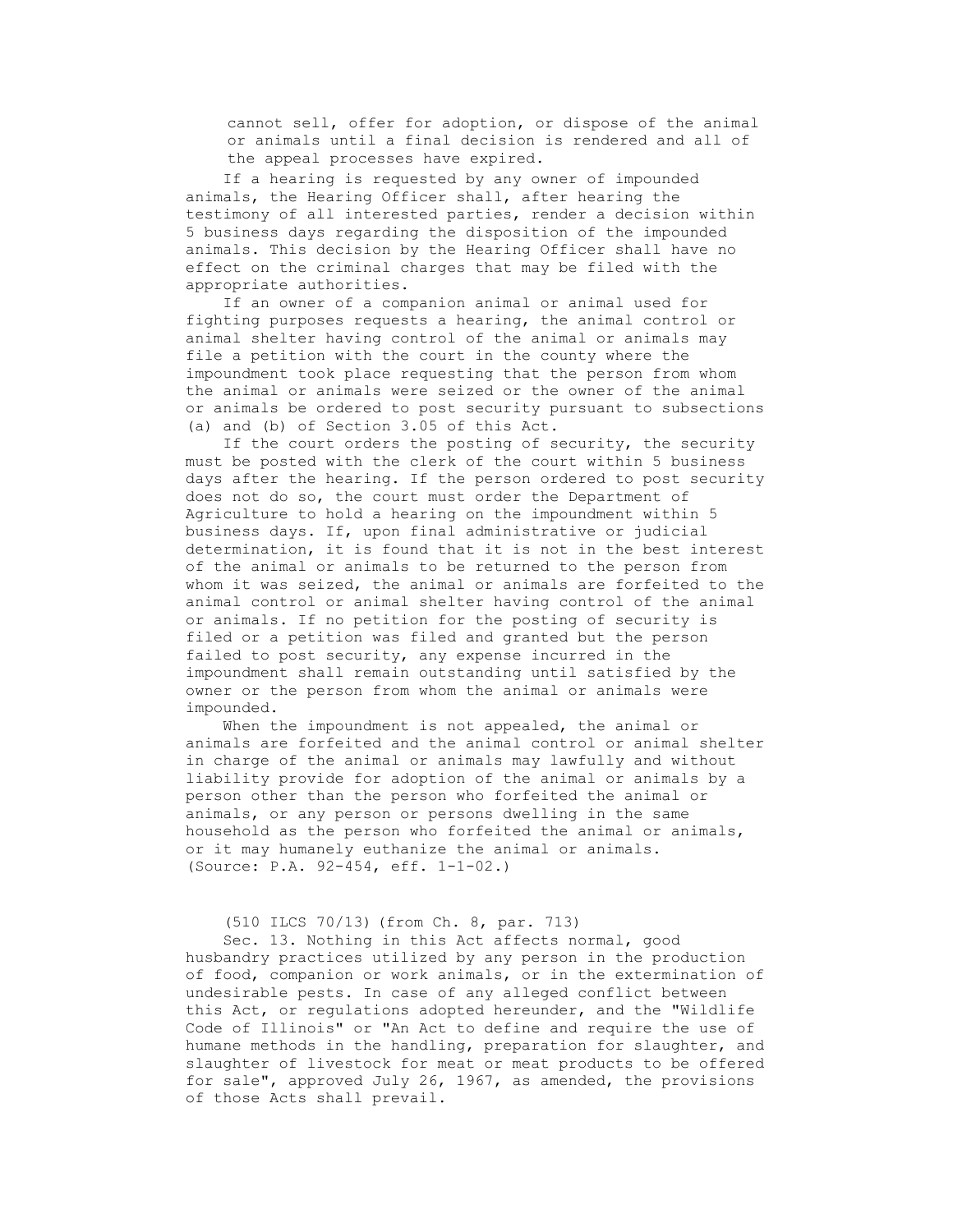(Source: P.A. 81-358.)

 (510 ILCS 70/14) (from Ch. 8, par. 714) Sec. 14. Any person affected by a final administrative decision of the Department may have such decision reviewed judicially by the circuit court of the county wherein the person resides, or in the case of a corporation, the county where its registered office is located. If the plaintiff in the review proceeding is not a resident of this State, the venue shall be in Sangamon County. The Administrative Review Law, and all amendments and modifications thereof, and the rules adopted pursuant thereto, apply to and govern all proceedings for the judicial review of final administrative decisions of the Department hereunder. The term "administrative decision" is defined in Section 3-101 of the Code of Civil Procedure.

 The Department may not be required to certify the record of the proceeding unless the plaintiff in the review proceedings first pays the sum of 75¢ per page of such record. Exhibits shall be certified without cost. (Source: P.A. 82-783.)

```
 (510 ILCS 70/15) (from Ch. 8, par. 715) 
 Sec. 15.
```
 If any provision of this Act is declared unconstitutional, or the applicability thereof to any person or circumstance is held invalid, by a court of competent jurisdiction, the constitutionality of the remainder of this Act and the applicability thereof to other persons and circumstances shall not be affected thereby. (Source: P. A. 78-905.)

```
 (510 ILCS 70/16) (from Ch. 8, par. 716) 
     (Text of Section from P.A. 92-650) 
     Sec. 16. Miscellaneous violations; injunctions;
forfeiture. 
     (a) (Blank).
```
(b) (Blank).

 (c) Any person convicted of any act of abuse or neglect for which no other penalty is specified in this Act, or of violating any other provision of this Act or any rule, regulation, or order of the Department pursuant thereto for which no other penalty is specified in this Act, is guilty of a Class B misdemeanor for the first violation. A second or subsequent violation is a Class 4 felony, with every day that a violation continues constituting a separate offense.

(d) (Blank).

(e) (Blank).

 (f) The Department may enjoin a person from a continuing violation of this Act.

(g) (Blank).

(h) (Blank).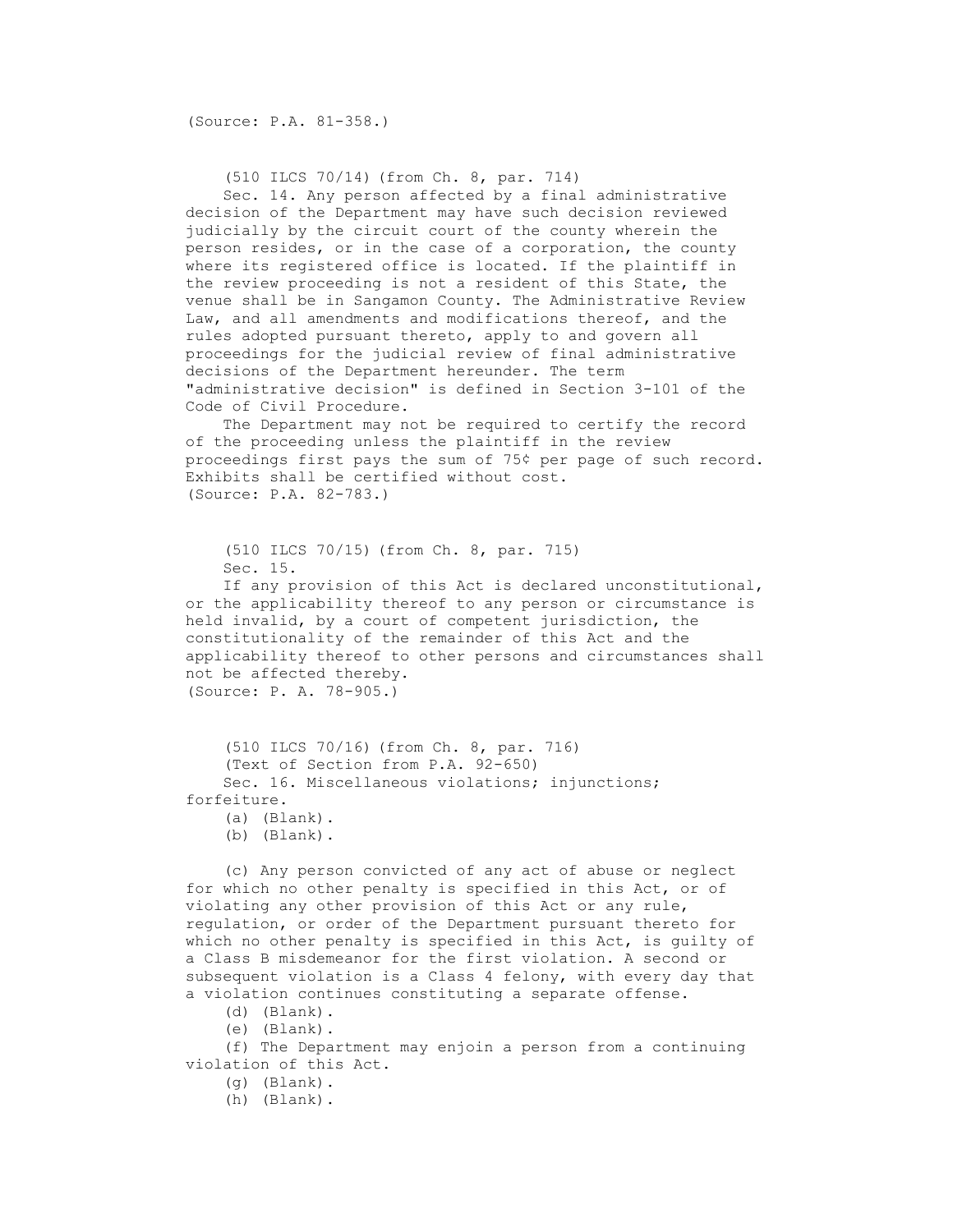(i) In addition to any other penalty provided by law, upon conviction for violating Section 3, 3.01, 3.02, or 3.03 the court may order the convicted person to forfeit to an animal control or animal shelter the animal or animals that are the basis of the conviction. Upon an order of forfeiture, the convicted person is deemed to have permanently relinquished all rights to the animal or animals that are the basis of the conviction. The forfeited animal or animals shall be adopted or humanely euthanized. In no event may the convicted person or anyone residing in his or her household be permitted to adopt the forfeited animal or animals. The court, additionally, may order that the convicted person and persons dwelling in the same household as the convicted person who conspired, aided, or abetted in the unlawful act that was the basis of the conviction, or who knew or should have known of the unlawful act, may not own, harbor, or have custody or control of any other animals for a period of time that the court deems reasonable. (Source: P.A. 91-291, eff. 1-1-00; 91-351, eff. 7-29-99;

91-357, eff. 7-29-99; 92-16, eff. 6-28-01; 92-425, eff. 1-1-02; 92-454, eff. 1-1-02; 92-650, eff. 7-11-02.)

(Text of Section from P.A. 92-651)

 Sec. 16. Violations; punishment; injunctions. (a) Any person convicted of violating subsection (l) of Section 4.01 or Sections 5, 5.01, or 6 of this Act or any rule, regulation, or order of the Department pursuant thereto, is guilty of a Class A misdemeanor. A second or subsequent violation of Section 5, 5.01, or 6 is a Class 4 felony.

 (b)(1) This subsection (b) does not apply where the only animals involved in the violation are dogs.

 (2) Any person convicted of violating subsection (a), (b), (c) or (h) of Section 4.01 of this Act or any rule, regulation, or order of the Department pursuant thereto, is guilty of a Class A misdemeanor.

 (3) A second or subsequent offense involving the violation of subsection (a), (b) or (c) of Section 4.01 of this Act or any rule, regulation, or order of the Department pursuant thereto is a Class 4 felony.

 (4) Any person convicted of violating subsection (d), (e) or (f) of Section 4.01 of this Act or any rule, regulation, or order of the Department pursuant thereto, is guilty of a Class A misdemeanor. A second or subsequent violation is a Class 4 felony.

 (5) Any person convicted of violating subsection (g) of Section 4.01 of this Act or any rule, regulation, or order of the Department pursuant thereto is guilty of a Class C misdemeanor.

 (c)(1) This subsection (c) applies exclusively where the only animals involved in the violation are dogs.

(2) Any person convicted of violating subsection

 (a), (b) or (c) of Section 4.01 of this Act or any rule, regulation or order of the Department pursuant thereto is guilty of a Class 4 felony and may be fined an amount not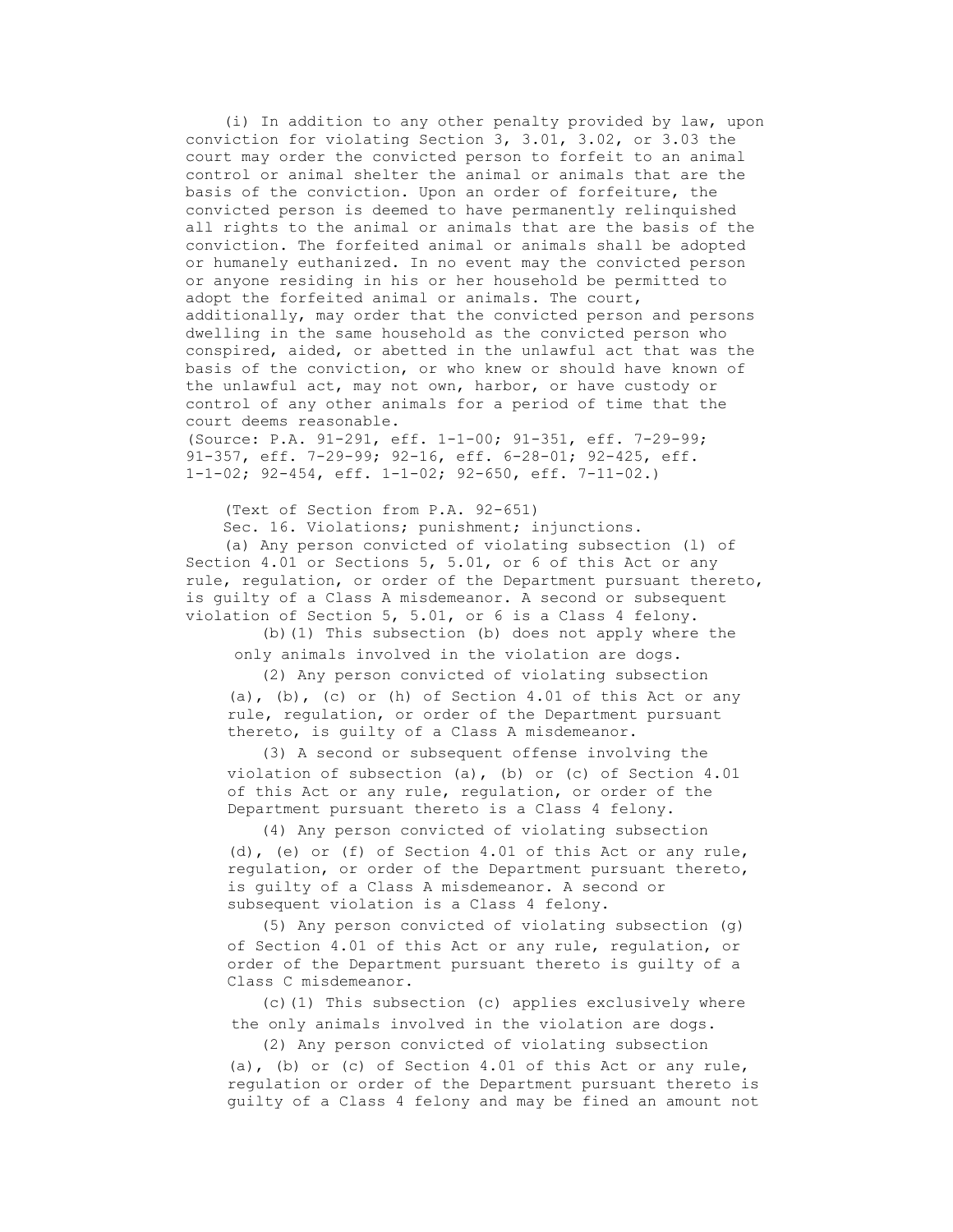to exceed \$50,000. A person who knowingly owns a dog for fighting purposes or for producing a fight between 2 or more dogs or a dog and human or who knowingly offers for sale or sells a dog bred for fighting is guilty of a Class 3 felony if any of the following factors is present:

> (i) the dogfight is performed in the presence of a person under 18 years of age;

 (ii) the dogfight is performed for the purpose of or in the presence of illegal wagering activity; or

 (iii) the dogfight is performed in furtherance of streetgang related activity as defined in Section 10 of the Illinois Streetgang Terrorism Omnibus Prevention Act.

 (3) Any person convicted of violating subsection (d) or (e) of Section 4.01 of this Act or any rule, regulation or order of the Department pursuant thereto is guilty of Class A misdemeanor.

 (3.5) Any person convicted of violating subsection (f) of Section 4.01 is guilty of a Class 4 felony.

 (4) Any person convicted of violating subsection (g) of Section 4.01 of this Act or any rule, regulation or order of the Department pursuant thereto is guilty of a Class C misdemeanor.

 (5) A second or subsequent violation of subsection (a), (b) or (c) of Section 4.01 of this Act or any rule, regulation or order of the Department pursuant thereto is a Class 3 felony. A second or subsequent violation of subsection (d) or (e) of Section 4.01 of this Act or any rule, regulation or order of the Department adopted pursuant thereto is a Class 3 felony, if in each violation the person knew or should have known that the device or equipment under subsection (d) or (e) of that Section was to be used to carry out a violation where the only animals involved were dogs. Where such person did not know or should not reasonably have been expected to know that the only animals involved in the violation were dogs, a second or subsequent violation of subsection (d) or (e) of Section 4.01 of this Act or any rule, regulation or order of the Department adopted pursuant thereto is a Class A misdemeanor. A second or subsequent violation of subsection (g) is a Class B misdemeanor.

 (6) Any person convicted of violating Section 3.01 of this Act is guilty of a Class A misdemeanor. A second or subsequent conviction for a violation of Section 3.01 is a Class 4 felony.

 (7) Any person convicted of violating Section 4.03 is guilty of a Class A misdemeanor. A second or subsequent violation is a Class 4 felony.

 (8) Any person convicted of violating Section 4.04 is guilty of a Class A misdemeanor where the animal is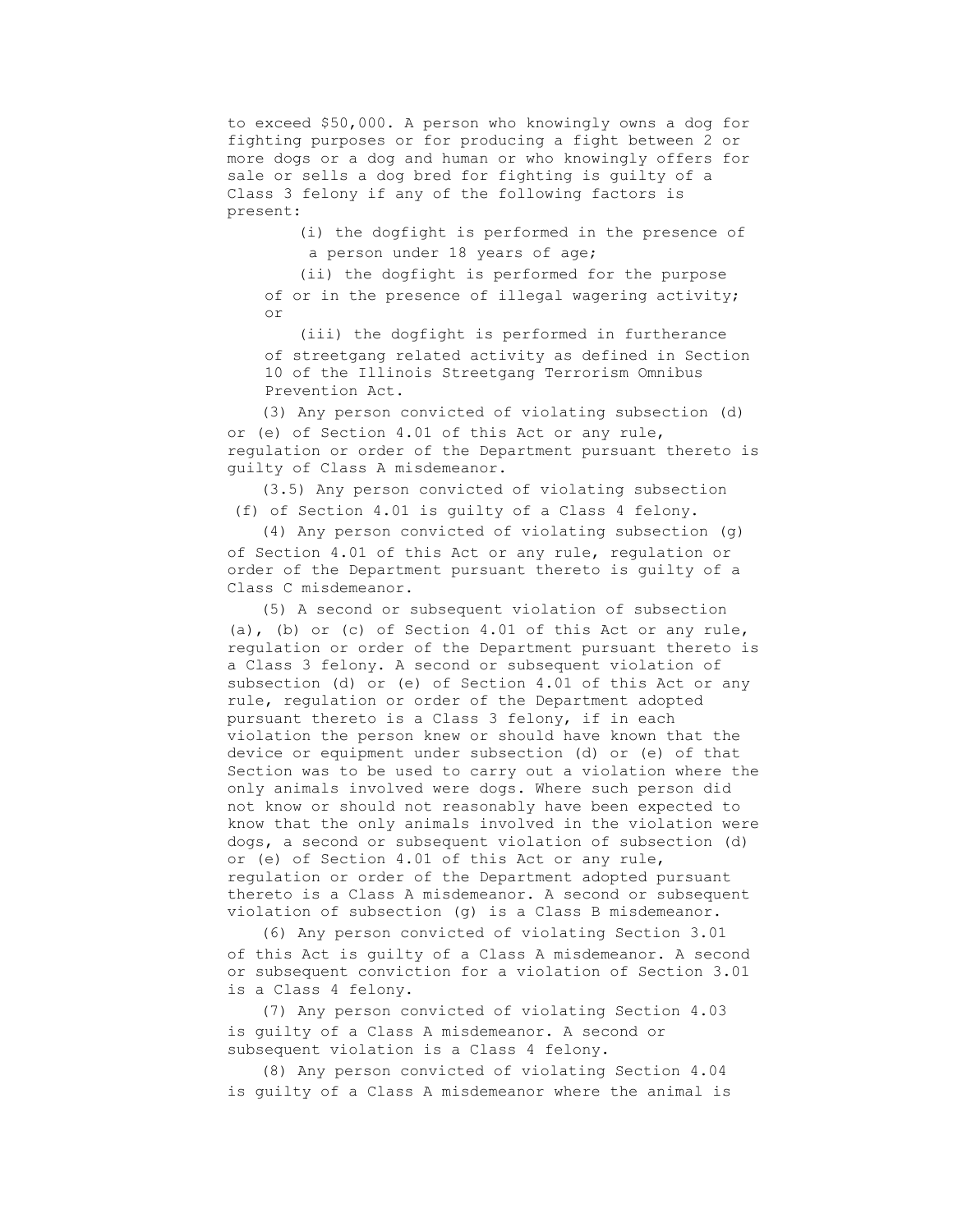not killed or totally disabled, but if the animal is killed or totally disabled such person shall be guilty of a Class 4 felony.

 (8.5) A person convicted of violating subsection (a) of Section 7.15 is guilty of a Class A misdemeanor. A person convicted of violating subsection (b) or (c) of Section 7.15 is (i) guilty of a Class A misdemeanor if the dog is not killed or totally disabled and (ii) if the dog is killed or totally disabled, guilty of a Class 4 felony and may be ordered by the court to make restitution to the disabled person having custody or ownership of the dog for veterinary bills and replacement costs of the dog. A second or subsequent violation is a Class 4 felony.

 (9) Any person convicted of any other act of abuse or neglect or of violating any other provision of this Act, or any rule, regulation, or order of the Department pursuant thereto, is guilty of a Class B misdemeanor. A second or subsequent violation is a Class 4 felony with every day that a violation continues constituting a separate offense.

 (d) Any person convicted of violating Section 7.1 is guilty of a Class C misdemeanor. A second or subsequent conviction for a violation of Section 7.1 is a Class B misdemeanor.

 (e) Any person convicted of violating Section 3.02 is guilty of a Class 4 felony. A second or subsequent violation is a Class 3 felony.

 (f) The Department may enjoin a person from a continuing violation of this Act.

 (g) Any person convicted of violating Section 3.03 is guilty of a Class 3 felony. As a condition of the sentence imposed under this Section, the court shall order the offender to undergo a psychological or psychiatric evaluation and to undergo treatment that the court determines to be appropriate after due consideration of the evaluation.

 (h) In addition to any other penalty provided by law, upon a conviction for violating Sections 3, 3.01, 3.02, or 3.03 the court may order the convicted person to undergo a psychological or psychiatric evaluation and to undergo any treatment at the convicted person's expense that the court determines to be appropriate after due consideration of the evaluation. If the convicted person is a juvenile or a companion animal hoarder, the court must order the convicted person to undergo a psychological or psychiatric evaluation and to undergo treatment that the court determines to be appropriate after due consideration of the evaluation.

 (i) In addition to any other penalty provided by law, upon conviction for violating Sections 3, 3.01, 3.02, or 3.03 the court may order the convicted person to forfeit to an animal control or animal shelter the animal or animals that are the basis of the conviction. Upon an order of forfeiture, the convicted person is deemed to have permanently relinquished all rights to the animal or animals that are the basis of the conviction. The forfeited animal or animals shall be adopted or humanely euthanized. In no event may the convicted person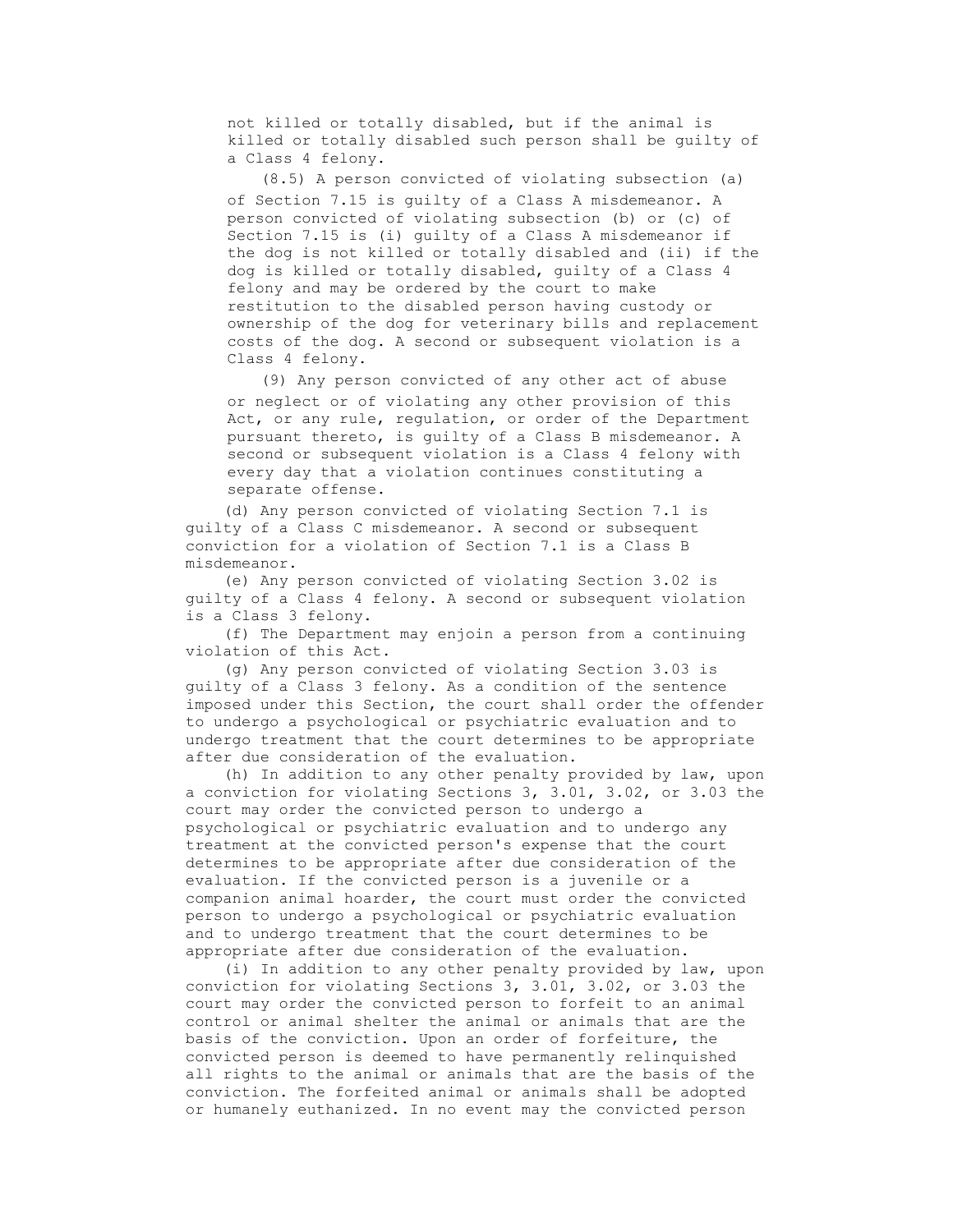or anyone residing in his or her household be permitted to adopt the forfeited animal or animals. The court, additionally, may order that the convicted person and persons dwelling in the same household as the convicted person who conspired, aided, or abetted in the unlawful act that was the basis of the conviction, or who knew or should have known of the unlawful act, may not own, harbor, or have custody or control of any other animals for a period of time that the court deems reasonable. (Source: P.A. 91-291, eff. 1-1-00; 91-351, eff. 7-29-99;

91-357, eff. 7-29-99; 92-16, eff. 6-28-01; 92-425, eff. 1-1-02; 92-454, eff. 1-1-02; revised 10-11-01; 92-651, eff.  $7 - 11 - 02.$ 

(Text of Section from P.A. 92-723)

Sec. 16. Violations; punishment; injunctions.

 (a) Any person convicted of violating subsection (l) of Section 4.01 or Sections 5, 5.01, or 6 of this Act or any rule, regulation, or order of the Department pursuant thereto, is guilty of a Class A misdemeanor. A second or subsequent violation of Section 5, 5.01, or 6 is a Class 4 felony.

 (b)(1) This subsection (b) does not apply where the only animals involved in the violation are dogs.

 (2) Any person convicted of violating subsection (a), (b), (c) or (h) of Section 4.01 of this Act or any rule, regulation, or order of the Department pursuant thereto, is guilty of a Class A misdemeanor.

 (3) A second or subsequent offense involving the violation of subsection (a), (b) or (c) of Section 4.01 of this Act or any rule, regulation, or order of the Department pursuant thereto is a Class 4 felony.

 (4) Any person convicted of violating subsection (d), (e) or (f) of Section 4.01 of this Act or any rule, regulation, or order of the Department pursuant thereto, is guilty of a Class A misdemeanor. A second or subsequent violation is a Class 4 felony.

 (5) Any person convicted of violating subsection (g) of Section 4.01 of this Act or any rule, regulation, or order of the Department pursuant thereto is guilty of a Class C misdemeanor.

 (c)(1) This subsection (c) applies exclusively where the only animals involved in the violation are dogs.

 (2) Any person convicted of violating subsection (a), (b) or (c) of Section 4.01 of this Act or any rule, regulation or order of the Department pursuant thereto is guilty of a Class 4 felony and may be fined an amount not to exceed \$50,000. A person who knowingly owns a dog for fighting purposes or for producing a fight between 2 or more dogs or a dog and human or who knowingly offers for sale or sells a dog bred for fighting is guilty of a Class 3 felony if any of the following factors is present:

> (i) the dogfight is performed in the presence of a person under 18 years of age;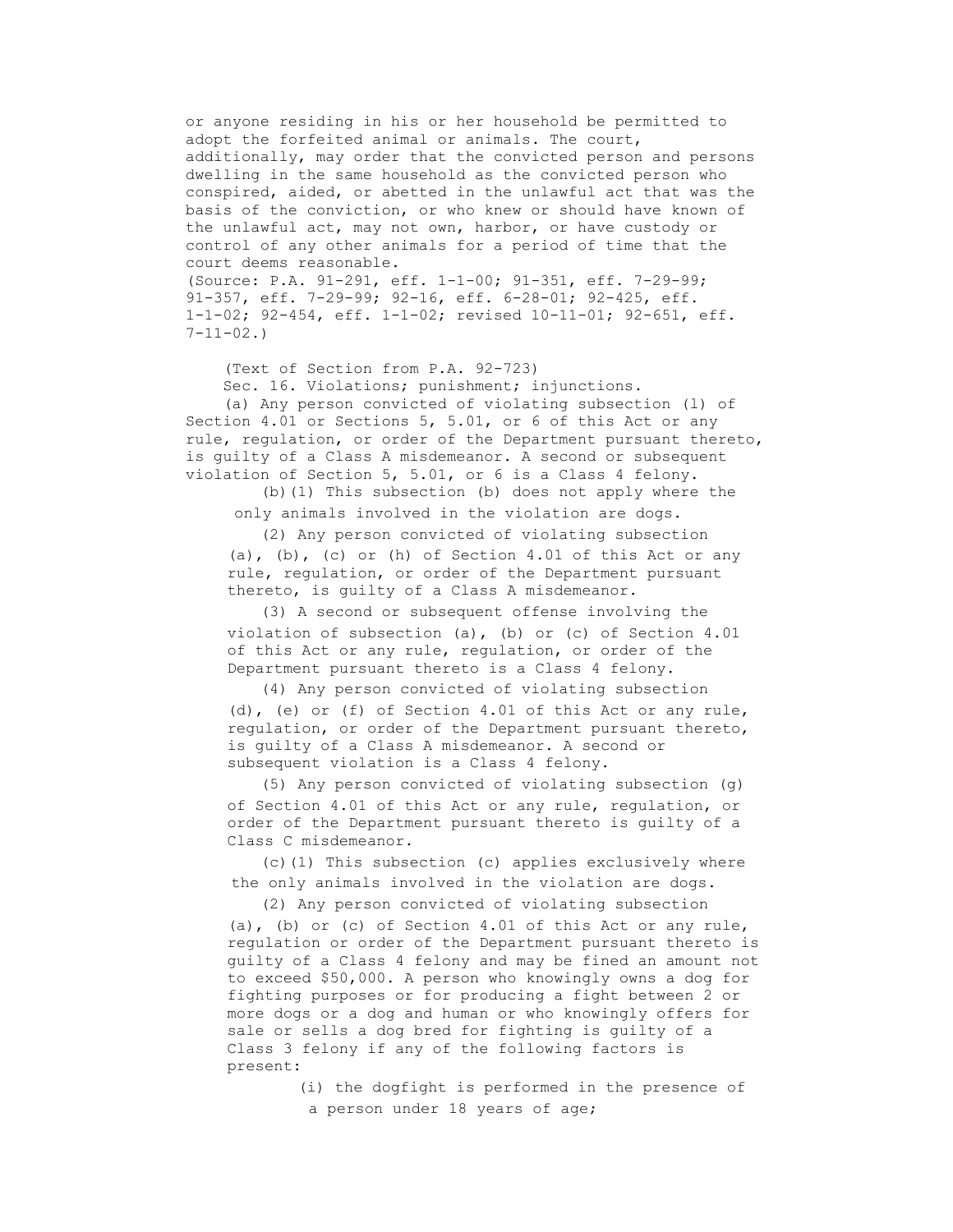(ii) the dogfight is performed for the purpose of or in the presence of illegal wagering activity; or

 (iii) the dogfight is performed in furtherance of streetgang related activity as defined in Section 10 of the Illinois Streetgang Terrorism Omnibus Prevention Act.

 (3) Any person convicted of violating subsection (d) or (e) of Section 4.01 of this Act or any rule, regulation or order of the Department pursuant thereto is guilty of Class A misdemeanor.

 (3.5) Any person convicted of violating subsection (f) of Section 4.01 is guilty of a Class 4 felony.

 (4) Any person convicted of violating subsection (g) of Section 4.01 of this Act or any rule, regulation or order of the Department pursuant thereto is guilty of a Class C misdemeanor.

 (5) A second or subsequent violation of subsection (a), (b) or (c) of Section 4.01 of this Act or any rule, regulation or order of the Department pursuant thereto is a Class 3 felony. A second or subsequent violation of subsection (d) or (e) of Section 4.01 of this Act or any rule, regulation or order of the Department adopted pursuant thereto is a Class 3 felony, if in each violation the person knew or should have known that the device or equipment under subsection (d) or (e) of that Section was to be used to carry out a violation where the only animals involved were dogs. Where such person did not know or should not reasonably have been expected to know that the only animals involved in the violation were dogs, a second or subsequent violation of subsection (d) or (e) of Section 4.01 of this Act or any rule, regulation or order of the Department adopted pursuant thereto is a Class A misdemeanor. A second or subsequent violation of subsection (g) is a Class B misdemeanor.

 (6) Any person convicted of violating Section 3.01 of this Act is guilty of a Class A misdemeanor. A second or subsequent conviction for a violation of Section 3.01 is a Class 4 felony.

 (7) Any person convicted of violating Section 4.03 is guilty of a Class A misdemeanor. A second or subsequent violation is a Class 4 felony.

 (8) Any person convicted of violating Section 4.04 is guilty of a Class 4 felony where the animal is not killed or totally disabled, but if the animal is killed or totally disabled such person shall be guilty of a Class 3 felony.

 (8.5) A person convicted of violating subsection (a) of Section 7.15 is guilty of a Class A misdemeanor. A person convicted of violating subsection (b) or (c) of Section 7.15 is (i) guilty of a Class A misdemeanor if the dog is not killed or totally disabled and (ii) if the dog is killed or totally disabled, guilty of a Class 4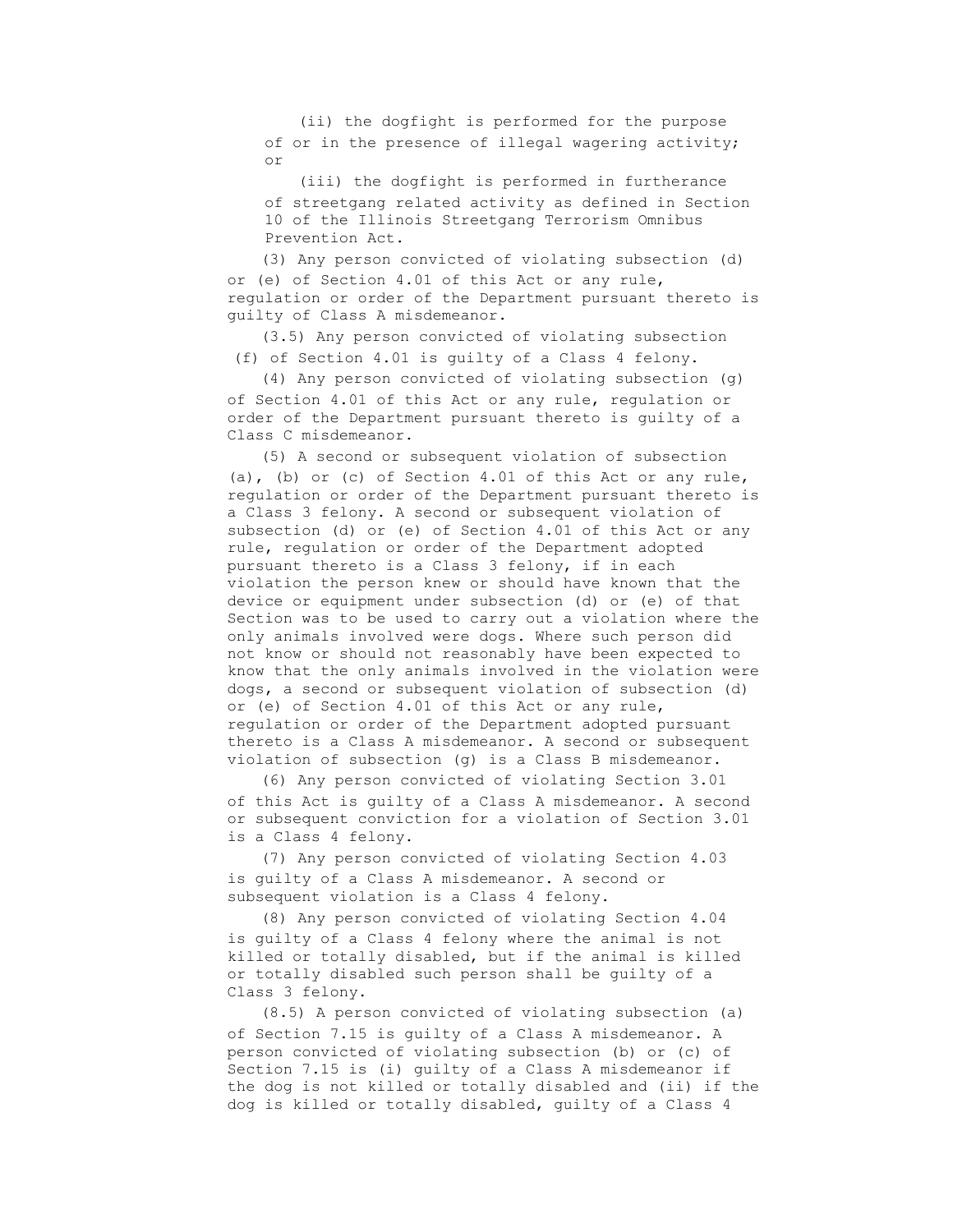felony and may be ordered by the court to make restitution to the disabled person having custody or ownership of the dog for veterinary bills and replacement costs of the dog. A second or subsequent violation is a Class 4 felony.

 (9) Any person convicted of any other act of abuse or neglect or of violating any other provision of this Act, or any rule, regulation, or order of the Department pursuant thereto, is guilty of a Class B misdemeanor. A second or subsequent violation is a Class 4 felony with every day that a violation continues constituting a separate offense.

 (d) Any person convicted of violating Section 7.1 is guilty of a Class C misdemeanor. A second or subsequent conviction for a violation of Section 7.1 is a Class B misdemeanor.

 (e) Any person convicted of violating Section 3.02 is guilty of a Class 4 felony. A second or subsequent violation is a Class 3 felony.

 (f) The Department may enjoin a person from a continuing violation of this Act.

 (g) Any person convicted of violating Section 3.03 is guilty of a Class 3 felony. As a condition of the sentence imposed under this Section, the court shall order the offender to undergo a psychological or psychiatric evaluation and to undergo treatment that the court determines to be appropriate after due consideration of the evaluation.

 (h) In addition to any other penalty provided by law, upon a conviction for violating Sections 3, 3.01, 3.02, or 3.03 the court may order the convicted person to undergo a psychological or psychiatric evaluation and to undergo any treatment at the convicted person's expense that the court determines to be appropriate after due consideration of the evaluation. If the convicted person is a juvenile or a companion animal hoarder, the court must order the convicted person to undergo a psychological or psychiatric evaluation and to undergo treatment that the court determines to be appropriate after due consideration of the evaluation.

 (i) In addition to any other penalty provided by law, upon conviction for violating Sections 3, 3.01, 3.02, or 3.03 the court may order the convicted person to forfeit to an animal control or animal shelter the animal or animals that are the basis of the conviction. Upon an order of forfeiture, the convicted person is deemed to have permanently relinquished all rights to the animal or animals that are the basis of the conviction. The forfeited animal or animals shall be adopted or humanely euthanized. In no event may the convicted person or anyone residing in his or her household be permitted to adopt the forfeited animal or animals. The court, additionally, may order that the convicted person and persons dwelling in the same household as the convicted person who conspired, aided, or abetted in the unlawful act that was the basis of the conviction, or who knew or should have known of the unlawful act, may not own, harbor, or have custody or control of any other animals for a period of time that the court deems reasonable.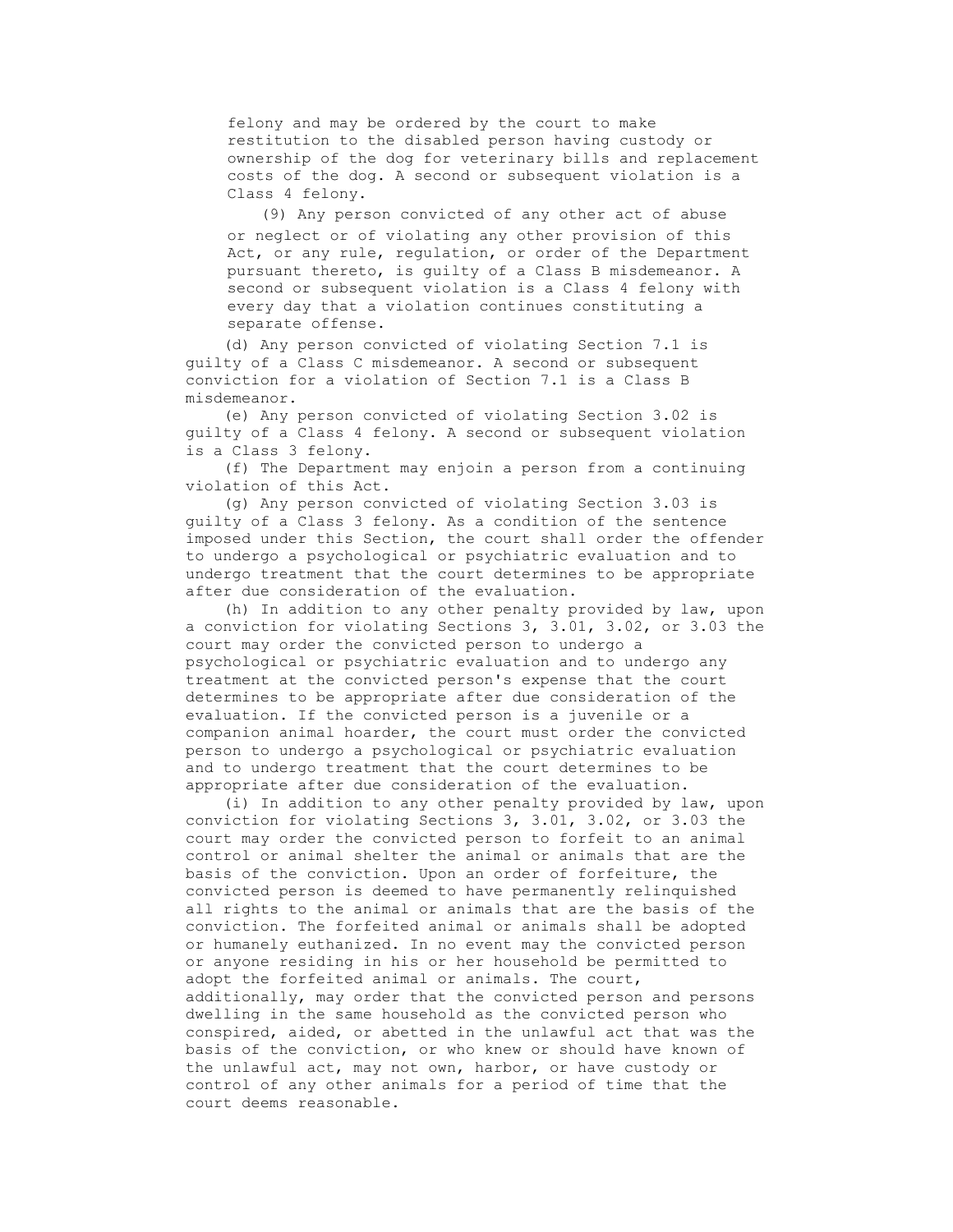(Source: P.A. 91-291, eff. 1-1-00; 91-351, eff. 7-29-99; 91-357, eff. 7-29-99; 92-16, eff. 6-28-01; 92-425, eff. 1-1-02; 92-454, eff. 1-1-02; 92-723, eff. 1-1-03.)

 (510 ILCS 70/16.1) Sec. 16.1. Defenses. It is not a defense to violations of this Act for the person committing the violation to assert that he or she had rights of ownership in the animal that was the victim of the violation. (Source: P.A. 92-454, eff. 1-1-02.)

 (510 ILCS 70/16.2) Sec. 16.2. Corporations. Corporations may be charged with violations of this Act for the acts of their employees or agents who violate this Act in the course of their employment or agency. (Source: P.A. 92-454, eff. 1-1-02.)

(510 ILCS 70/16.3)

 Sec. 16.3. Civil actions. Any person who has a right of ownership in an animal that is subjected to an act of aggravated cruelty under Section 3.02 or torture under Section 3.03 in violation of this Act or in an animal that is injured or killed as a result of actions taken by a person who acts in bad faith under subsection (b) of Section 3.06 or under Section 12 of this Act may bring a civil action to recover the damages sustained by that owner. Damages may include, but are not limited to, the monetary value of the animal, veterinary expenses incurred on behalf of the animal, any other expenses incurred by the owner in rectifying the effects of the cruelty, pain, and suffering of the animal, and emotional distress suffered by the owner. In addition to damages that may be proven, the owner is also entitled to punitive or exemplary damages of not less than \$500 but not more than \$25,000 for each act of abuse or neglect to which the animal was subjected. In addition, the court must award reasonable attorney's fees and costs actually incurred by the owner in the prosecution of any action under this Section.

 The remedies provided in this Section are in addition to any other remedies allowed by law.

 In an action under this Section, the court may enter any injunctive orders reasonably necessary to protect animals from any further acts of abuse, neglect, or harassment by a defendant.

The statute of limitations for cruelty to animals is 2 years. (Source: P.A. 92-454, eff. 1-1-02.)

(510 ILCS 70/16.4)

 Sec. 16.4. Illinois Animal Abuse Fund. The Illinois Animal Abuse Fund is created as a special fund in the State treasury. Moneys in the Fund may be used, subject to appropriation, by